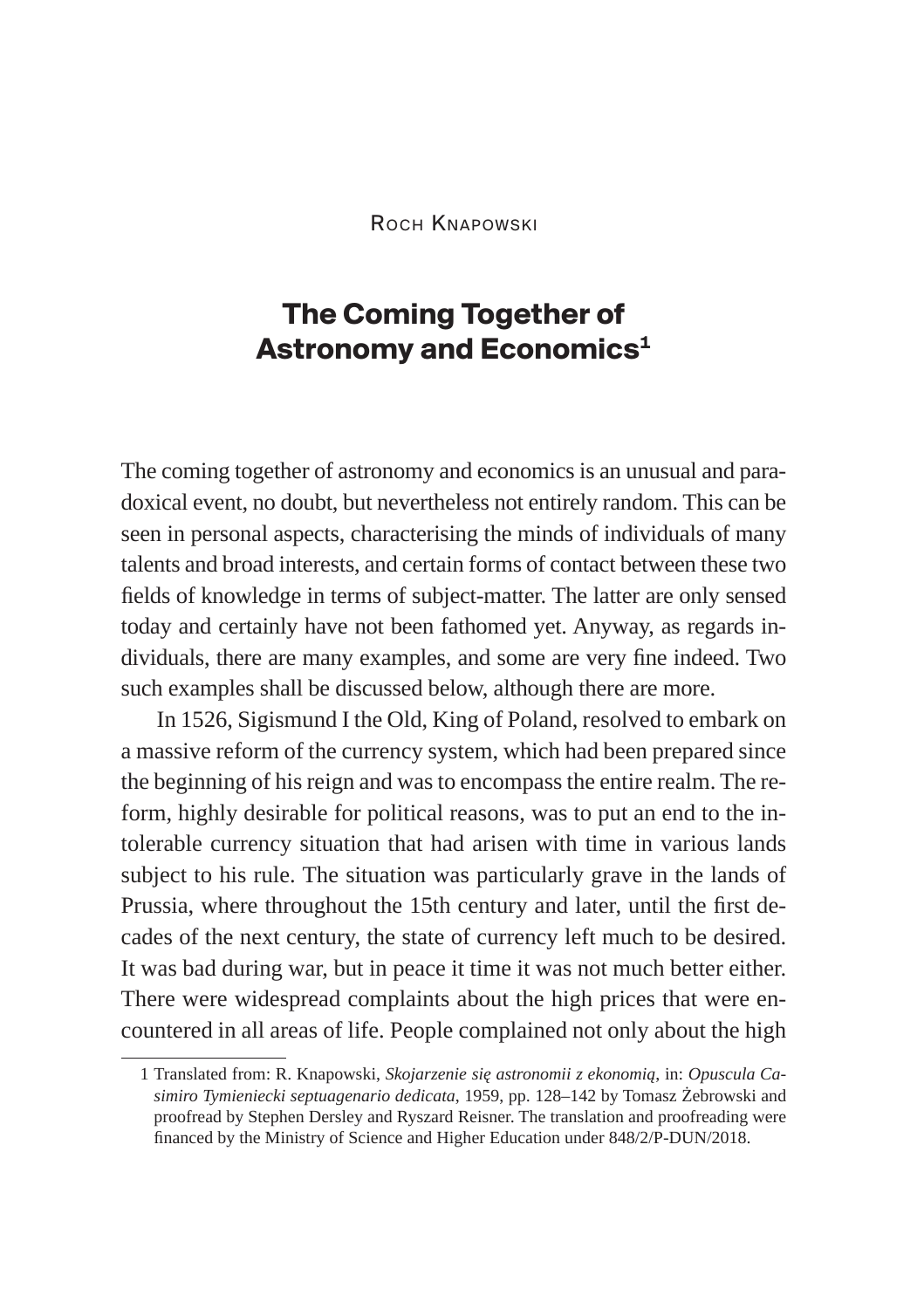prices of gold and silver but also food, servants' and workers' wages, and everything that they needed and used. The reason behind all this was the cheapness of money, a fact of which people at large were not aware, or to be precise, the process of money becoming ever cheaper or being constantly debased or, to put it bluntly, falsified.

In the Prussian lands, also covering former Polish Pomerania, silver shillings or solidi had circulated in the times of the Teutonic Order since 1380, that is, two years before the death of Winrich von Kniprode, the most powerful of the Order's Grand Masters, as the basic unit of the local monetary system. Originally, 134 pieces were coined out of one Chełmno mark (*grzywna* weighing 191 g), the fineness of which was 131/3 łut of silver (831/3%). Since a computational mark was always held to have 60 shillings, one mark by weight yielded almost 2¼ computational marks. Later, in particular in the 15th century, the coin was subjected to continuous devaluation, losing both its weight (by over 20%) and fineness. As a result, when out of one mark over 700 shillings were finally coined, this meant that over 11 computational marks were obtained out of it. In the meantime, during the Thirteen-Years War with the Order, the Prussian cities of Gdańsk (Danzig), Toruń (Thorn) and Elbląg (Elbing), which surrendered to the Polish king, also coined shillings of no better weight or fineness. Towards the end of the 15th century, during the times of Grand Master Johann von Tiefen, then a Polish vassal, admittedly, the coining of completely discredited shillings stopped, but they stayed in circulation. In their place, the Teutonic Order's *grosz* began to be issued with the face value of three former shillings. It, too, slowly lost its value.

The table, drawing on the work by F.A. Vossberg *Geschichte der Preußischen* Münzen und Siegel von frühester Zeit zum Ende derHerrschaft des Deutschen Ordens,<sup>2</sup> rightly called the classic work of Teutonic numismatics, shows currency relations in the Prussian lands to 1519.

<sup>2</sup> A. Vossberg, *Geschichte der Preußischen Münzen und Siegel von frühester Zeit zum Ende der Herrschaft des Deutschen Ordens*, Berlin 1843.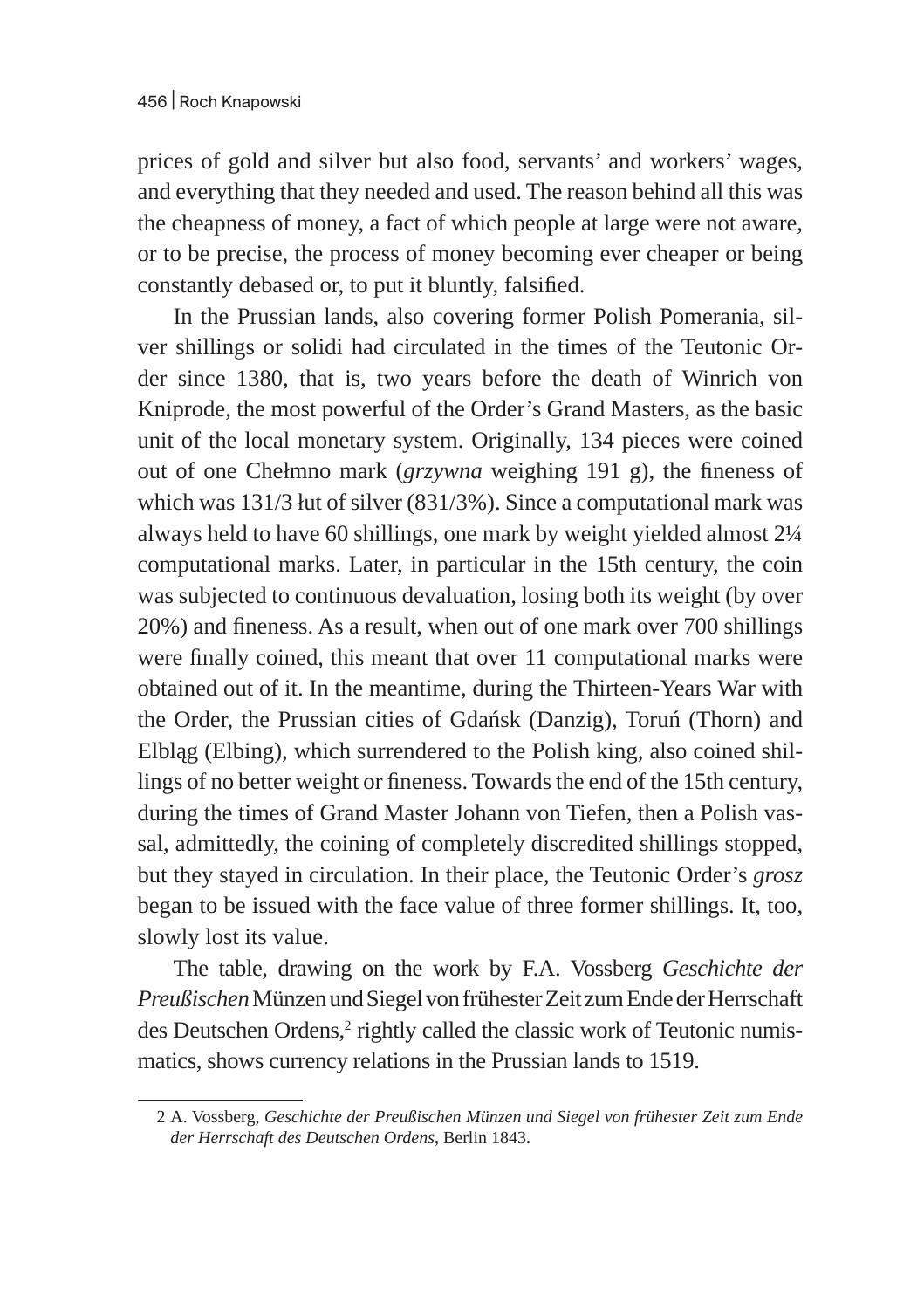|                                                                                                           |                          |              |                                                          | Average silver fineness<br>in lut and grains <sup>4</sup> |                                  | Coins struck out of<br>one Chełmno mark<br>or $\frac{1}{2}$ pound of<br>pure silver |                                                                   |                |                |
|-----------------------------------------------------------------------------------------------------------|--------------------------|--------------|----------------------------------------------------------|-----------------------------------------------------------|----------------------------------|-------------------------------------------------------------------------------------|-------------------------------------------------------------------|----------------|----------------|
| <b>Grand Masters of Teutonic Order</b><br>or their Deputies and the cities<br>of Gdańsk, Elbląg and Toruń | Periods of striking coin | Name of coin | Average weight in Prussian<br>norm pfennigs <sup>3</sup> |                                                           |                                  | Number of pieces                                                                    | computational marks,<br>skojec or denars<br><b>Total value in</b> |                |                |
| Winrich von<br>Kniprode                                                                                   | 1380-1382                | shillings    | 0.116 <sup>7</sup><br>0.109                              | 13<br>13                                                  | 6 <sup>5</sup><br>$9\frac{1}{2}$ | 134.45<br>142                                                                       | $\overline{2}$<br>$\overline{2}$                                  | 5<br>8         | 235<br>24      |
| Konrad von<br>Rothenstein                                                                                 | 1382-1390                | shillings    | 0.113                                                    | 13                                                        | 3                                | 145,8                                                                               | $\overline{2}$                                                    | 10             | 9              |
| Konrad von<br>Jungingen                                                                                   | 1393 <sup>6</sup> -1407  | shillings    | 0.113                                                    | 11                                                        | 14                               | $156^{1/6}$                                                                         | $\overline{2}$                                                    | 10             | 14             |
| Ulrich von<br>Jungingen                                                                                   | 1407-1410                | shillings    | 0.114<br>0.114                                           | 11<br>10                                                  | 6<br>12                          | 161<br>171%                                                                         | $\overline{2}$<br>$\overline{2}$                                  | 16<br>20       | 12<br>21       |
|                                                                                                           | 1410-1411                | shillings    |                                                          | 7                                                         | 9                                | $260^{1/5}$                                                                         | $\overline{4}$                                                    | 8              | $\overline{2}$ |
| Heinrich von<br>Plauen                                                                                    | 1411-1413                | shillings    | 0.107                                                    | 6                                                         | 12                               | $292^{4}/_5$                                                                        | $\overline{4}$                                                    | 21             | 3              |
|                                                                                                           | 1413                     | shillings    | 0.111                                                    | 10                                                        |                                  | 187.2                                                                               | 3                                                                 | $\overline{2}$ | 26             |
| Herman Gans<br>(deputy)                                                                                   | 1413                     | shillings    | 0.111                                                    | 7                                                         | 12                               | 245.6                                                                               | 4                                                                 | $\overline{2}$ | 7              |
| Michael von<br>Sternberg                                                                                  |                          | shillings    | 0.113                                                    | 6                                                         | 17                               | 261.9                                                                               | $\overline{4}$                                                    | 8              | 23             |
|                                                                                                           | 1414                     |              | 0.108                                                    | 6                                                         | 3                                | 312.9                                                                               | 5                                                                 | 5              | 5              |
|                                                                                                           | 1414-1416                | shillings    | 0.104                                                    | $\overline{4}$                                            | $3\frac{1}{2}$                   | 479.5                                                                               | 8                                                                 |                |                |
|                                                                                                           | 1416-1422                |              | 0.116                                                    | 8                                                         | 9                                | 210.8                                                                               | 3                                                                 | 12             | 10             |
|                                                                                                           |                          | shillings    | 0.105                                                    | 8                                                         | 12                               | 231.3                                                                               | 3                                                                 | 20             | 15             |
|                                                                                                           |                          |              | 0.112                                                    | 8                                                         | 9                                | $219^{8}/_{11}$                                                                     | 3                                                                 | 16             |                |
|                                                                                                           |                          |              |                                                          |                                                           |                                  |                                                                                     |                                                                   |                |                |

3 So-called *Richtpfennige*.

<sup>4</sup> 100% fineness = 16 *lut* of 18 grams each

<sup>5</sup> 1 computational mark = 24 *skojec* worth 30 denars each.

<sup>6</sup> Konrad von Wallenrod, Grand Master between 1391 and 1393, probably did not strike any shillings because there were enough in circulation.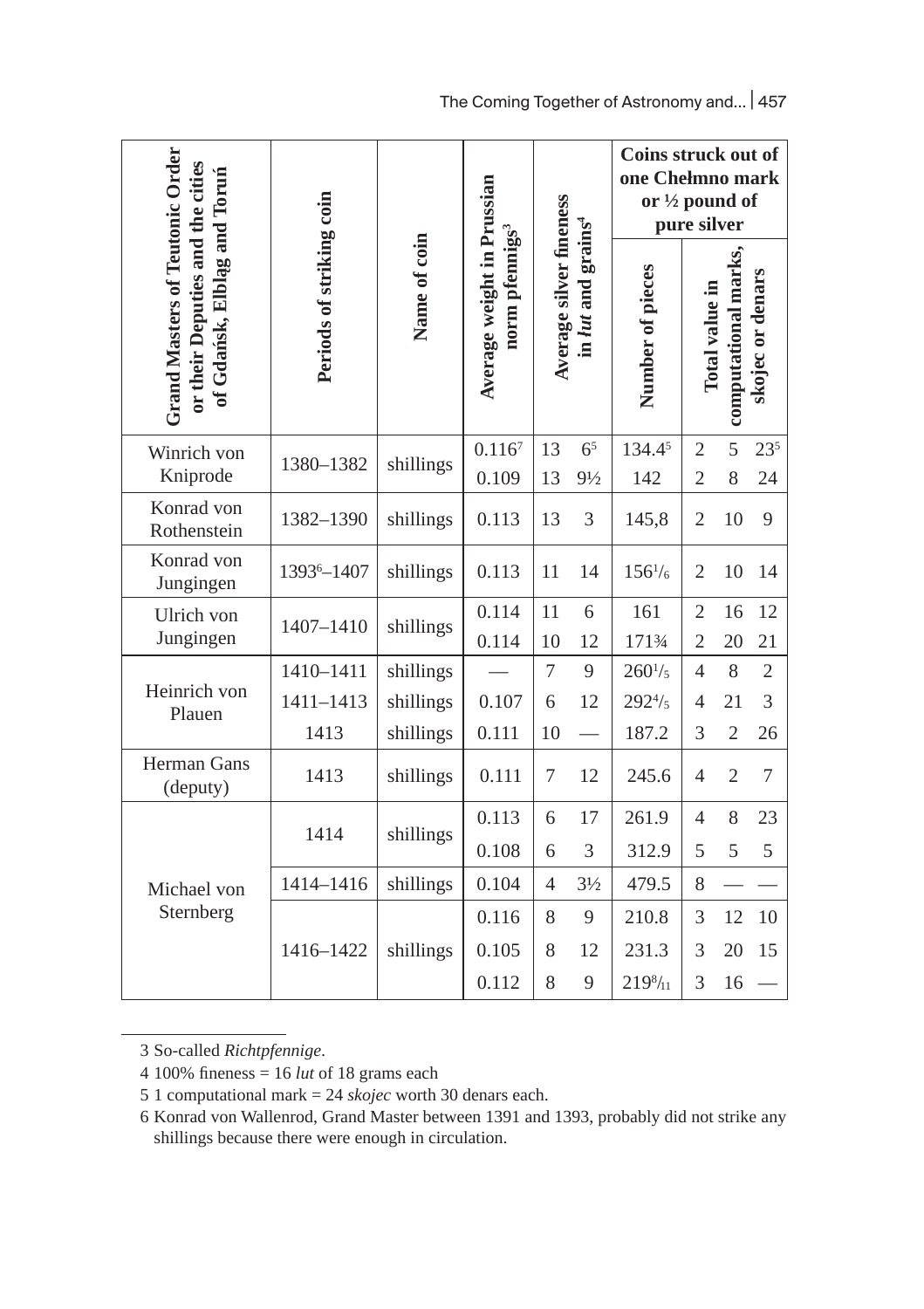## 458 | Roch Knapowski

|                      | Paul von<br>Russdorf            | 1422-1441              | shillings       | 0.111 | 8    | $3^{7}/9$                | 229   | 3  | 19           | 18             |
|----------------------|---------------------------------|------------------------|-----------------|-------|------|--------------------------|-------|----|--------------|----------------|
|                      | Konrad von<br>Erlichshausen     | 1442-1449              | shillings       | 0.112 | 8    | $2\frac{1}{2}$           | 229.5 | 3  | 19           | 24             |
| Ludwig von           |                                 | 1450-1454              | shillings       | 0.104 | 5    | $8\frac{1}{2}$           | 367,5 | 6  | 3            |                |
|                      | Erlichshausen                   | 1454-1467              | shillings       | 0.099 | 3    | 17                       | 535½  | 8  | 22           | 6              |
|                      | Gdańsk                          |                        |                 | 0.095 | 3    | 12                       | 600   | 10 |              |                |
| Cities               | Elbląg                          | 1457-1466              | shillings       | 0.097 | 3    | 12½                      | 584   | 9  | 17           | 8              |
|                      | Toruń                           |                        |                 | 0.099 | 3    | 16                       | 543   | 9  | $\mathbf{1}$ | 6              |
|                      |                                 |                        |                 | 0.096 | 3    | $\overline{2}$           | 705.5 | 11 | 16           | 6              |
|                      | Heinrich von<br>Plauen (deputy) | 1467-1469<br>1469-1470 | shillings       | 0.093 | 3    | 16½                      | 574   | 9  | 13           | 18             |
|                      | Heinrich von<br>Richtenberg     | 1470-1477              | shillings       | 0.097 | 3    | 14                       | 570   | 9  | 12           |                |
|                      | Martin von<br>Welzhausen        | 1477-1489              | shillings       | 0.092 | 3    | $\overline{\mathcal{A}}$ | 705   | 11 | 5            |                |
| Johann von<br>Tiefen |                                 | 1489-1497              | shillings       | 0.092 | 3    | $\overline{\mathcal{A}}$ | 705   | 11 | 5            |                |
|                      |                                 |                        | 0.109<br>grosze | 8     | 6    | 230                      | 11    | 10 |              |                |
|                      | Frederick of<br>Saxony          | 1498-1510              | shillings       | 0.100 | 8    | 3                        | 256   | 12 | 16           | $_{8}$         |
|                      | Albrecht of                     | 1511-1514              |                 | 0.100 | 8    | $-5$                     | 258   | 12 | 185          | $\overline{7}$ |
| Branden-burg         |                                 | 1515-1519              | shillings       | 0.100 | 73/4 | $\_5$                    | 266   | 13 | 65           | -7             |

Faced with such a currency situation as the one that arose in 1519, Nicolaus Copernicus, at that time a canon and administrator of the Warmian Chapter, wrote the first of his two economic treatises, namely *Treatise on coins* (*Tractatus de monetis*) and *On the estimation of the coin* (*De estimatione monete*). Both are short (they consist of only three or six pages) but significant. The latter is an elaboration on the former. Both give a correct description of the minting methods used hitherto and suggest ways of ameliorating the situation. Copernicus reaches back to the times when a pound of pure silver represented eight computational

<sup>7</sup> On the basis of documents, the other figures are based on coins.

<sup>8</sup> Gro*sz* = 1/20 of computational mark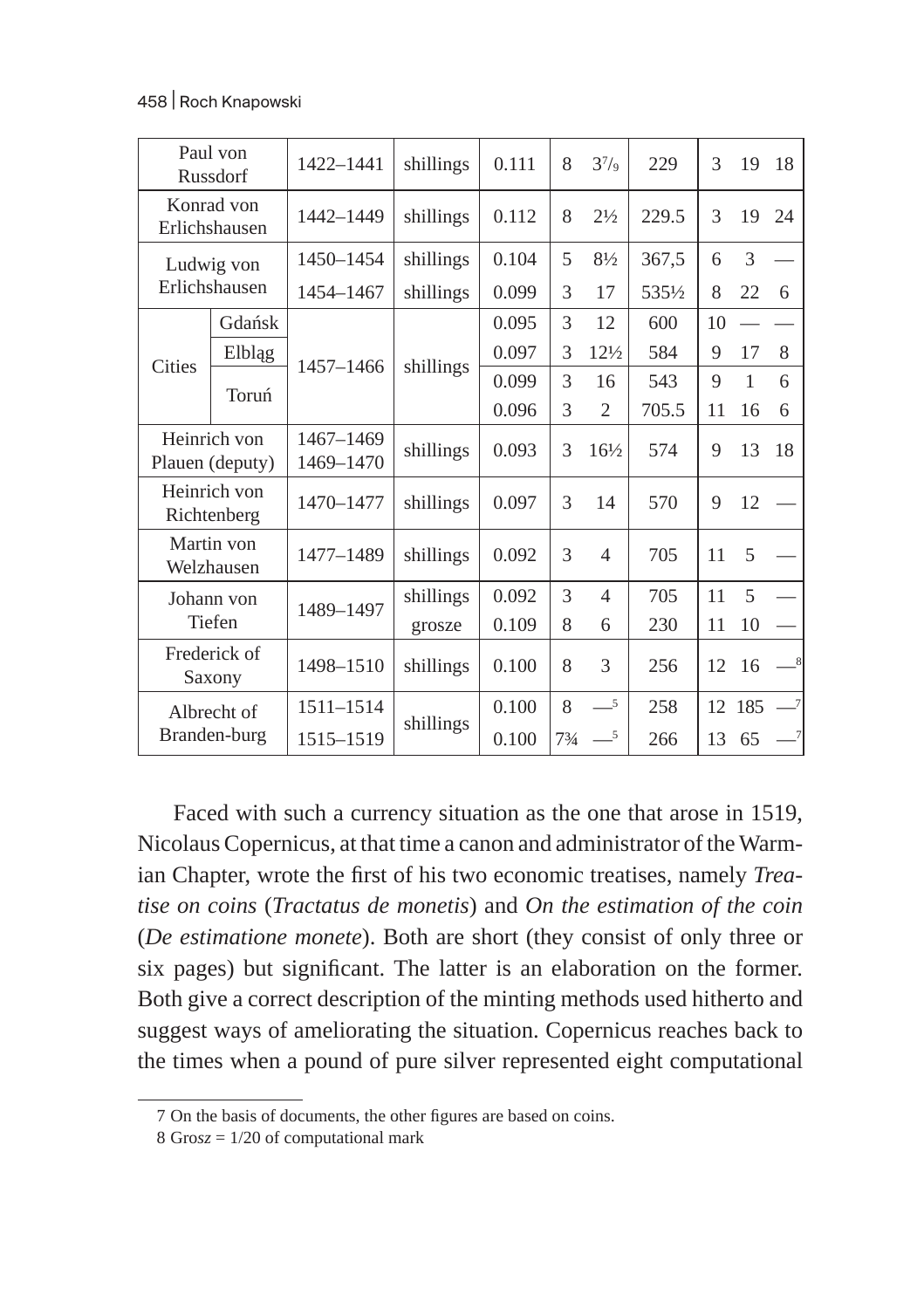marks (or four Chełmno marks), with the alloy containing silver and copper in equal shares<sup>9</sup>, next he mentions shillings in which only onefourth was silver and one pound was reckoned to represent 16 computational marks *erat in his quarta pars dumtaxat argenti et –arc. XVI libr. argenti continebant*, then he provides the alloy proportions and the value of shillings coined by Prussian cities *crevit pecunia multitudine autem– on bonitate, cepitque IIII partibus eris quinta argenti misceri, donec pro – arc. XX libra argenti purissimi emeretur* and finally he makes an emotional statement: *Decrescebat ergo in dies magis ac magis estimation pecunie – posterior et pejor semper priori inducta estimationem precedentis oppressit et exrusit, donec estimation solidorum et grossorum valor coequaretur; et marc. XXIIII leves pro libra cedant argenti; necdum cessatur usque in presens. – Quid restat, nisi ut proxime marc. XXVI libra argenti ematur. – Tantis ergo vitiis laborant prussiana moneta – soli aurifices ejus – erumnis fruuntur –; colligunt enim ex promiscua pecunia antiquam, – plus semper argenti cum moneta recipients ab imperito vulgo. Utinam reformentur hec, dum tempus, est, ante ruinam*  maiorem, ut saltam ad XX marc. libra argenti restitueretur<sup>10</sup>. As the best principle of coining good money, Copernicus thus recommends that it should be coined at one place, not in the name of a single city but the entire country pursuant to an inviolable decree (*decreto inviolabili*) and that a pound of pure silver should not be reckoned to be an equivalent of more than 20 computational marks. Only after 25 or more years could the coin be renewed.

<sup>9</sup> *Invenio autem ea numismata, Quue nunc grossi vocantur, ali Quando solidos fuisse et marcas VIII Iibram I habuisse purissimi argenti* Copernicus refers to the computational mark with the word *marca*, while the ounce (Chełmno) mark is referred to as ½ pound or 2 given marks as a pound *ubicum, Que marca dicetur, numerum intellegi volo; pro pondere vero libram nominabo, Quemadmodum marce II constituuntip sam*. cf. in the treatise on coins: *octo marcae complectebantur libram unam argenti puri alias feinsilber, hoc est duas marcas unciales*.

<sup>10</sup> This is the famous rule that Copernicus ascertained, stating that bad money drives out good, formerly and wrongly called Gresham's Law in recognition of Sir Thomas Gresham, a financial agent of Queen Elizabeth I.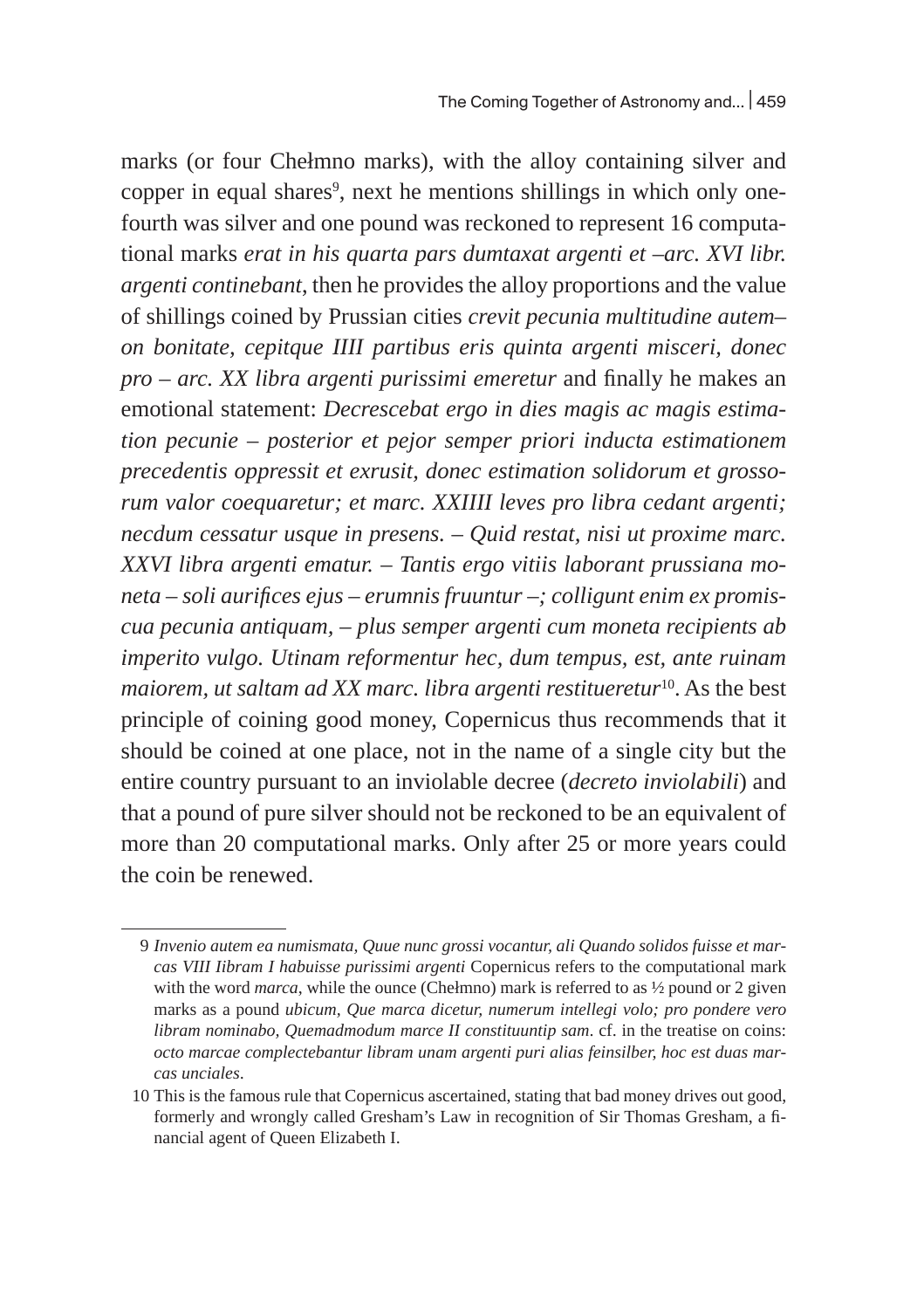In the autumn of the same year, that is 1519, a war with the Teutonic Order broke out, and Copernicus, who was personally involved in the defence of Olsztyn, stood alongside the Polish king. In order to cover the costs of the war, amounting in cash only to over 574,000 marks, the Grand Master, Albrecht of Brandenburg, ordered that all church silver and gold vessels be confiscated and turned into coins, thereby flooding the Prussian lands with *grosze* of the worst quality. Coined in 1521 to pay soldiers, eight-*grosz* coins contained only one łut of silver each, while, there were 528 *groszy* to a Chełmno mark (i.e. 4,224 *groszy* as units) of the total value of 2111/5 computational marks. After a truce of four years was agreed in Toruń on 7 April 1521, *grosze* of the former type of the fineness of 7¾ łut*,* weighing however slightly less (0.095 instead of 0.100; there were 270 pieces to a Chełmno mark of a total value of 13½ computational marks) continued to be coined so the currency chaos that had reigned for so long in the Prussian lands was by no means averted.

The session of the Sejm held in Grudziądz in March 1522, at which Copernicus read out his treatise at the request of officials and deputies in attendance, did not bring any positive results, however, because the Prussian cities refused to give up the right to mint their own coins they had been granted some time earlier. Only the peace treaty concluded in Kraków on 8 April 1525 and the homage paid by Albrecht, from then on the Duke of Prussia, to the Polish King gave hope for a successful and final regulation of the monetary system. Following these events, Copernicus resolved to elaborate on his second treatise on money and produced a treatise twice as long as the original one, entitled *On the minting of coin* (*Monete cudende ratio*), in which historical and theoretic inquiries were expanded upon and practical recommendations were consistently developed and adjusted to the conditions and possibilities created by the new state of affairs.

The new version of the treatise opened with an introduction to the discussion of general issues that included the two famous sentences enu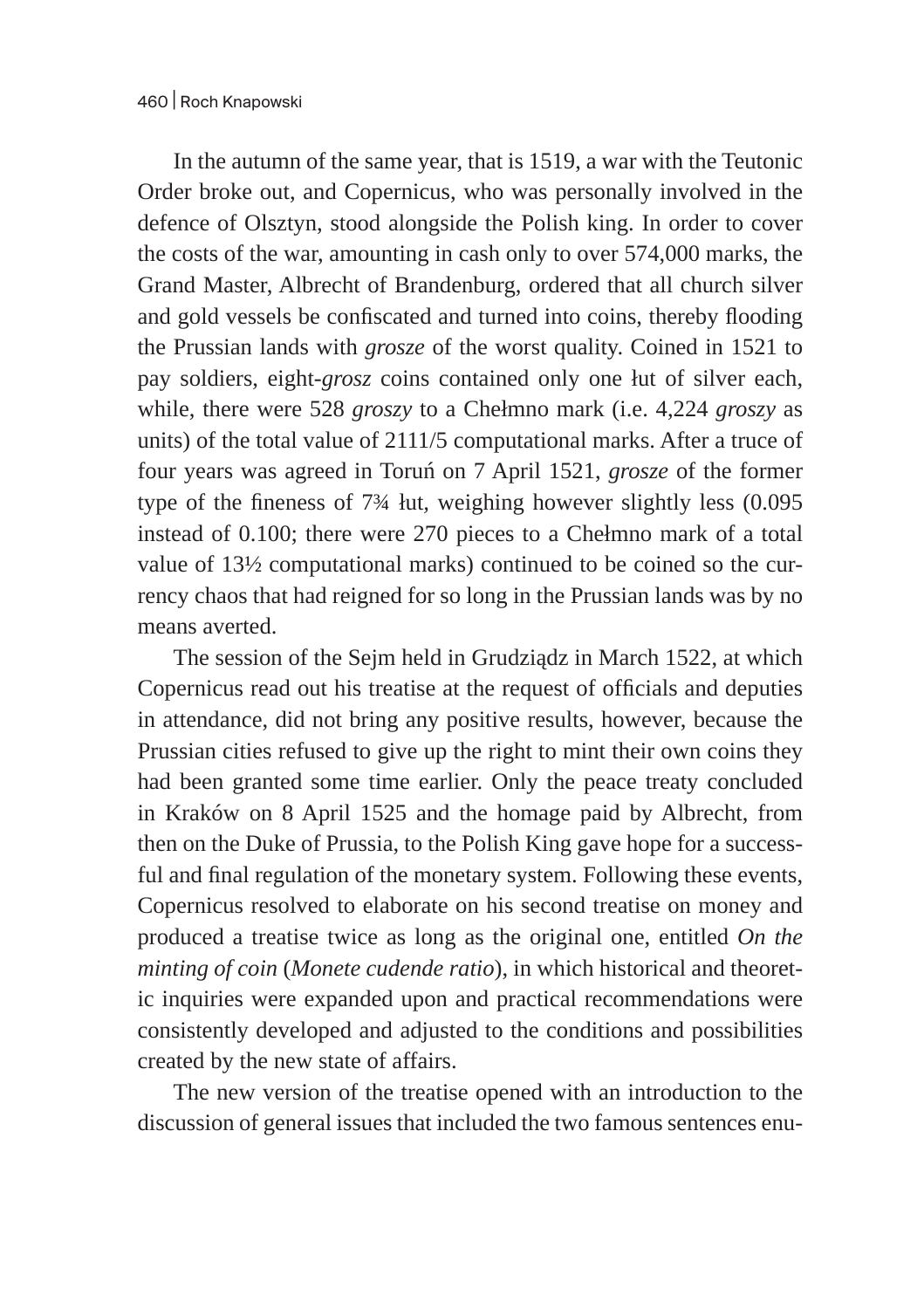merating four major causes that, as a rule, lead to the destruction of kingdoms: discord, mortality, barrenness of land and corruption of coin (*discordia, mortalitas, terre sterilitas et monete vilitas*). Unlike the first three causes, which are obvious, the fourth, comprehended only by finer minds, acts perniciously, and not at once, with a single strike, but slowly and secretly, so to speak, (*non uno impetu simul, sed paulatim occulta quadam ratione respublicas everlit*). In his historical investigations, Copernicus goes back to the times of Konrad von Jungingen, or the times before the Battle of Tannenberg (*ante bellum Tanebergense*), or even to the times of Winrich, when in this entire period shillings were minted out of an alloy containing three parts of pure silver and one-fourth part of copper, whereas in the times of Heinrich, after the defeat at Tannenberg, shillings contained only three-fifths parts of silver and later even less, since it was only one-fourth part. Copernicus stresses that the pernicious custom of adulterating money has not stopped up to the present day *consuetudo sive licencia adulterandi, expilandi et inficiendi monetam cessare non potuit, ec in hunc diem cessat*. 'In what state it is today, it is a shame and pity to speak' in quo *statu nunc sit, pudet ac dolet dicere*. The worth of money has fallen so badly that there are 30 marks to a pound of silver. If the situation is not remedied (*si non succuratur*), Prussia will be left with only copper coin and foreign trade will collapse in its entirety. Experience teaches us that those countries thrive that have good coin in circulation, while those with worse languish. Where there is good money, there is art, excellent crafts and an abundance of goods, but where debased coin is in use idleness, laziness and slothfulness abound, while the arts and spiritual culture fall into neglect and prosperity is lost *Constat preterea ipsa loca, que bona moneta utuntur, artibus et opificibus egregiis nec non et rerum affluencia pollere, ac contra, ubi vilis moneta in usu est, ignavia, desidia ac resupinato ocio tam bonarum atrium quam ingeniorum culturam negligere arque omnium eciam rerum abundantiam interire*. An experienced economist and an expert on human nature speaks to us in the following poignant sentences: *Nondum*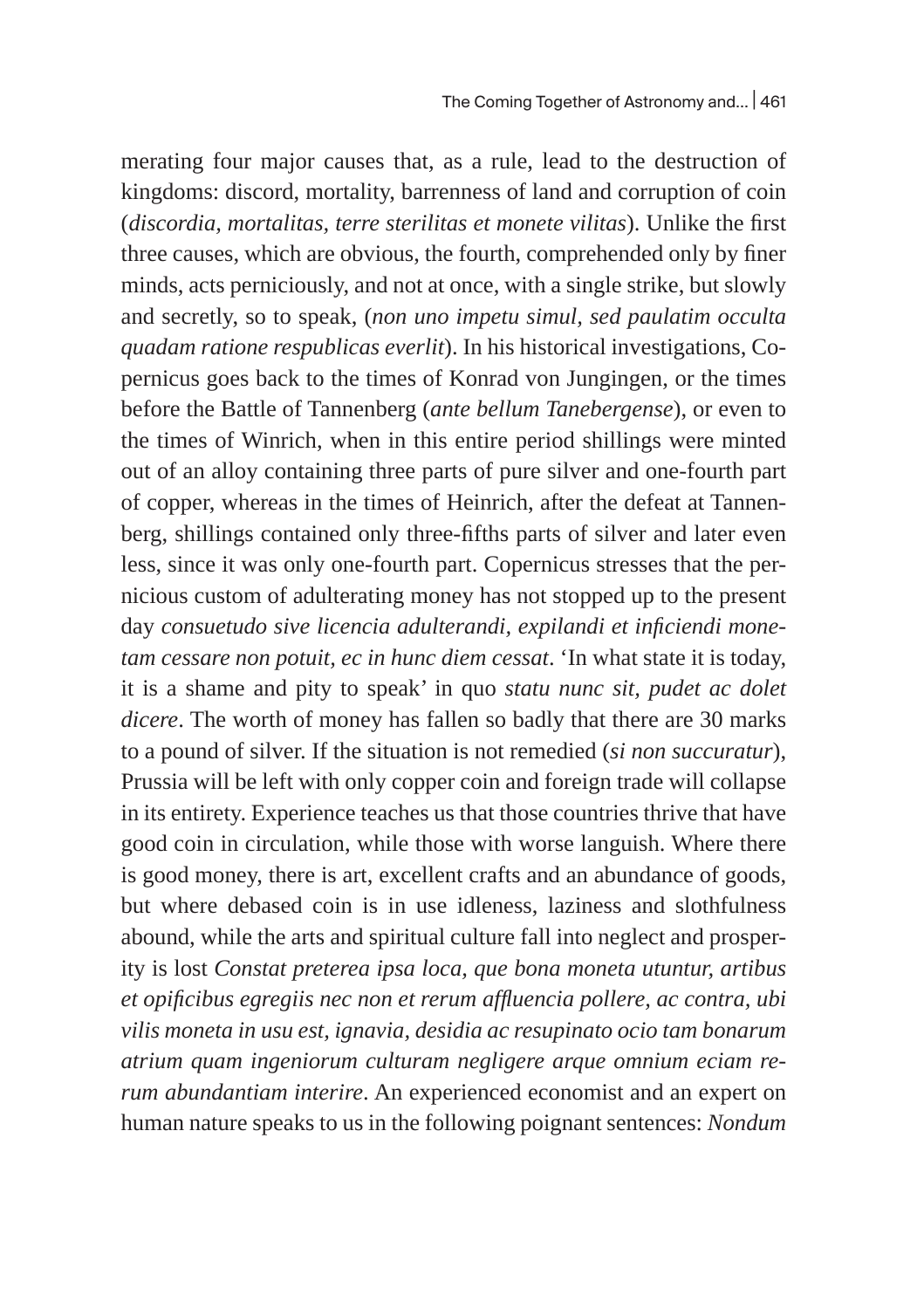*memoriam hominum excessit frumenta et annonam minori pecuniarum numero in Prussia empta fuisse, cum adhuc bona moneta uteretur, nunc autem ea vilescente omnium rerum, que ad victum et humanum usum pertinent, precium ascendere experimur. Ex quo perspicuum esse potest levem monetam desidiam magis altere, quam paupertati hominum subvenire*.

Copernicus sees a way out of the grave situation, continuing to maintain his previous recommendations — relying strongly on the authority of the Polish King — that the coin in the entire territory of Prussia should be unified and fully adjusted to the Polish coin. For this purpose, he recommends that coins for all Prussia be minted in one common mint or, if this cannot be done, that at most two mints be established, one for Royal Prussia and another for Ducal Prussia. In the former case each coin is to bear the insignia of the Prussian lands on one side and those of the Duke of Prussia on the other. On both sides, the insignia are to be surmounted by a royal crown *Conduceret itaque, unam et commune esse in tota Prussia officianam monetariam, in qua omnis generis moneta ex uno latere nummismate sive insigniis terrarium prussie signatur ita, ut superne coronam supereminentem habeat, ut ex hoc regni superioritatem recognoscat, ex atlero vero latere ducis prussie insigne pre se ferat, corona regni similitar incumbente*. 11 In the latter case, coins for Royal Prussia would bear royal insignia on one side and those of the Prussian lands on the other, while coins minted for Ducal Prussia would bear royal insignia on one side and ducal insignia on the other. Copernicus stresses that by a royal decree both coins will have to circulate and be acceptable in the entire realm, and adds a meaningful and perspicacious remark: *Que res ad animorum concilationem et negociationum communionem non parum ponderis est habitura*. Of course, both coins will

<sup>11</sup> There are no doubts whatsoever as to the authenticity of this sentence and part of the next which are struck out in a later ink in two surviving manuscripts and were omitted from many editions of Copernicus works. V*. Mikołaja Kopernika rozprawy o monecie i inne pisma ekonomiczne w opracowaniu Jana Dmochowskiego*, Warszawa 1923, pp. 12, 2; V. ibidem, pp. LXXIX–LXXX.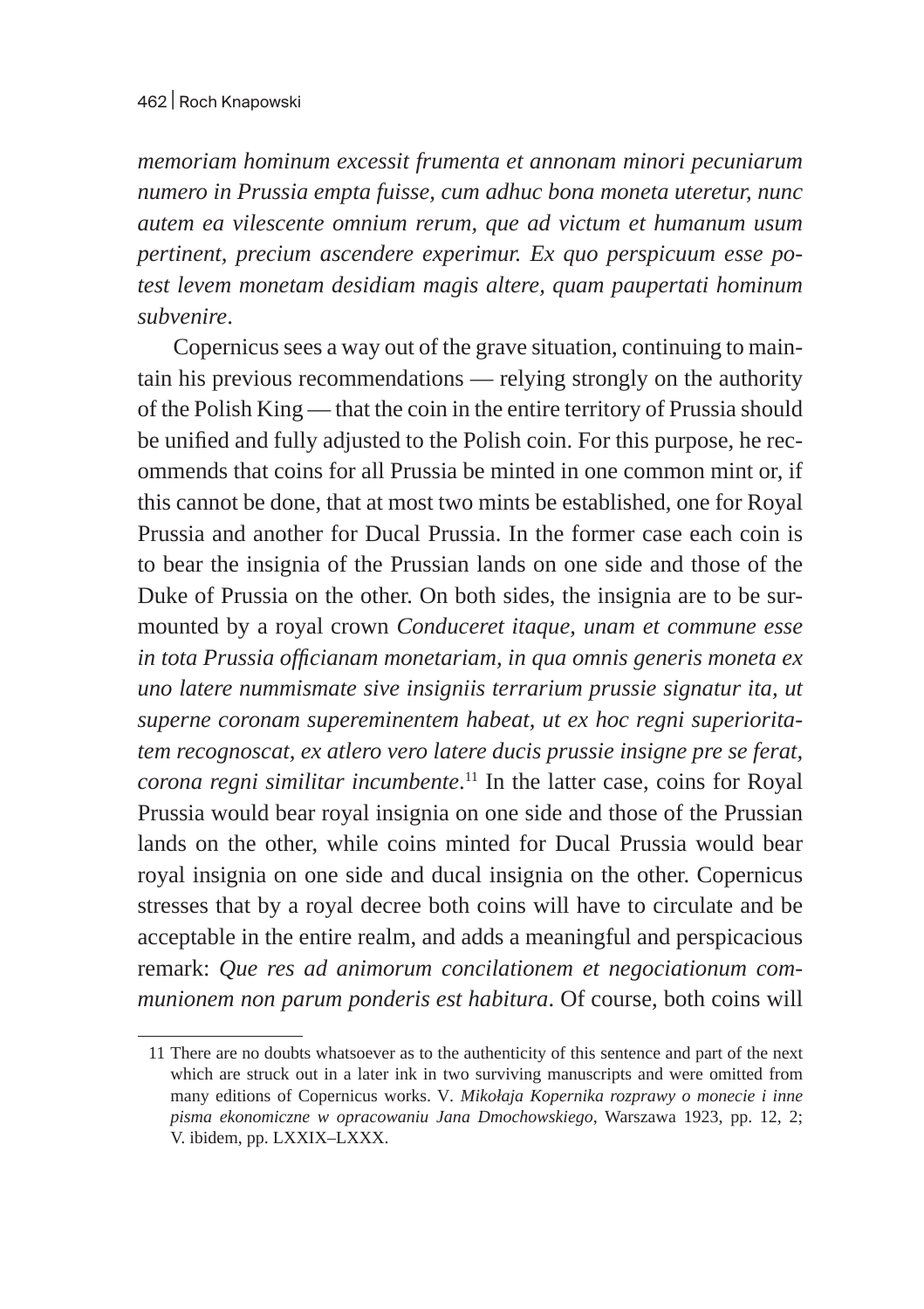have to be of the same grain or alloy, of equal value and estimation and, being closely supervised by the state authorities (*vigili cura primatum reipublice*), will continuously have to meet the regulations that will be issued. Old coins must be withdrawn without fail so that they do not 'infect' new ones. In an added separate chapter on the ratio of silver to gold, a certain proposal, given by way of an example, merits attention. It suggests adopting the former ratio of these metals as a standard, i.e. 1 to 11, instead of the actual ratio of 1 to 12, and mint 20 marks out of 11/11 pounds of silver. Then, the Polish and Prussian *grosz* would equalise completely, and two Prussian marks would have the same value as the Hungarian gold ducat. In his conclusion, Copernicus succinctly reiterates in six points, with the precision that only a great mind is capable of, all his recommendations in the monetary sphere.

Copernicus no doubt aware that the stability of currency depended on sufficiently strong public finance. He did not discuss this question at great length, however, because he was interested in the monetary issues that had been topical for a long time. Nevertheless, he understood and fully appreciated the role of the state and its political stance in money matters. Therefore, he placed great emphasis on the authority of the Polish State and the resolutions adopted on the initiative of its authorities for the estimation of the coin. Putting full trust in the strength and resources of the kingdom, he was able to be convinced that the conditions he set to protect the stability of the value of money could be met. He knew that the principal condition for attaining this goal was a complete renunciation of any profit from minting money *Et quod principes utrinque nihil lucre ex monete cussione sentient*. Hence such a strong a recommendation: *ut involabiter et immutabiliter perpetuo observetur, quod XX marche dumtaxat et non amplius fiant ex libra una puri argenti, dempto eo quod pro expensis opificii deduci oportet* and, on the other hand, also a warning: *ut caveatur a nimia monete multitudi*. For both conditions can be met only if there is sound finance and a strong state. Sufficient and stable state revenue must be supported by specific curren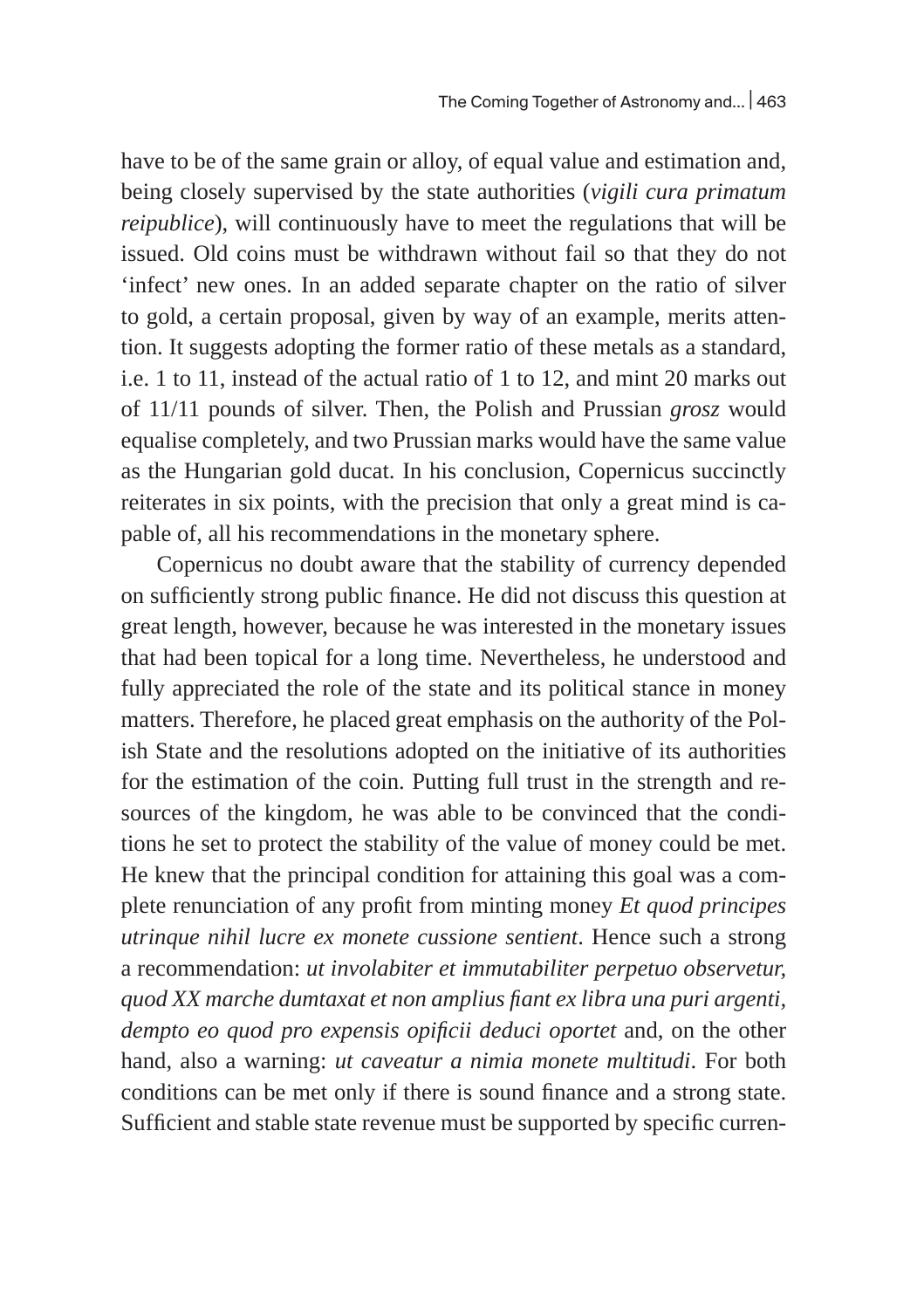cy, otherwise the value of the revenue will devalue. 'We shall give the King, Our Lord', Copernicus writes in a letter to Feliks Reich, a canon and custodian of the Warmian Chapter, warning against the postponement of the currency reform, 'a lot of money, i.e. chaff but where will the grain go?' (*dabimus Regi Domino Nostro grandem pecuniam, id est paleas, grana autem ubi manebunt?*).

The great monetary reform made at the behest of Sigismund I the Old was carried out, by and large, in accordance with the recommendations of Copernicus, who actively participated in convocations, discussions and negotiations in person or by mail for many years. The groundwork for the reform was laid in the Constitution for the Prussian lands of 17 July 1526 (Article 31) and the resolutions of convocations in Elbląg of 7 July 1527 and Malbork (Marienburg) of 8 May 1528. In respect of the Crown, the reform was effected by the mint ordinances of 15 October 1526 and 16 February 1528, accompanied by the royal decree of 15 February 1528 that re-introduced the gold coin to Poland. A decision was made and implemented to unify the monetary systems of the Prussian lands and the Crown to the largest possible extent. In particular, it was decided that once old coins had been withdrawn from Prussia, new ones would be minted, namely *grosze*, shillings and denars with Polish insignia and those of the Prussian lands, and they would be minted only in a newly-opened royal mint in Toruń (this provision could not be implemented in full, and the mints in Gdańsk, Elbląg and Königsberg (Królewiec) continued to operate, the former two with breaks, though). It was further decided that two Prussian marks would constitute one Hungarian florin (*ut-duae marcae florenum Hungaricalem constituant*) and the Prussian *grosz* would be equal to the Polish one (*ut grossus Pruthenicus Polonicum aequet*). As regards fineness, the *grosze* were to be struck precisely in accordance with the Crown standard, that is, out of an alloy containing 6 łut of silver and 10 *łut* of copper, or to put if differently, a half-pound Kraków mark would yield 96 *grosz*; moreover, one Hungarian florin, equal in value to the Polish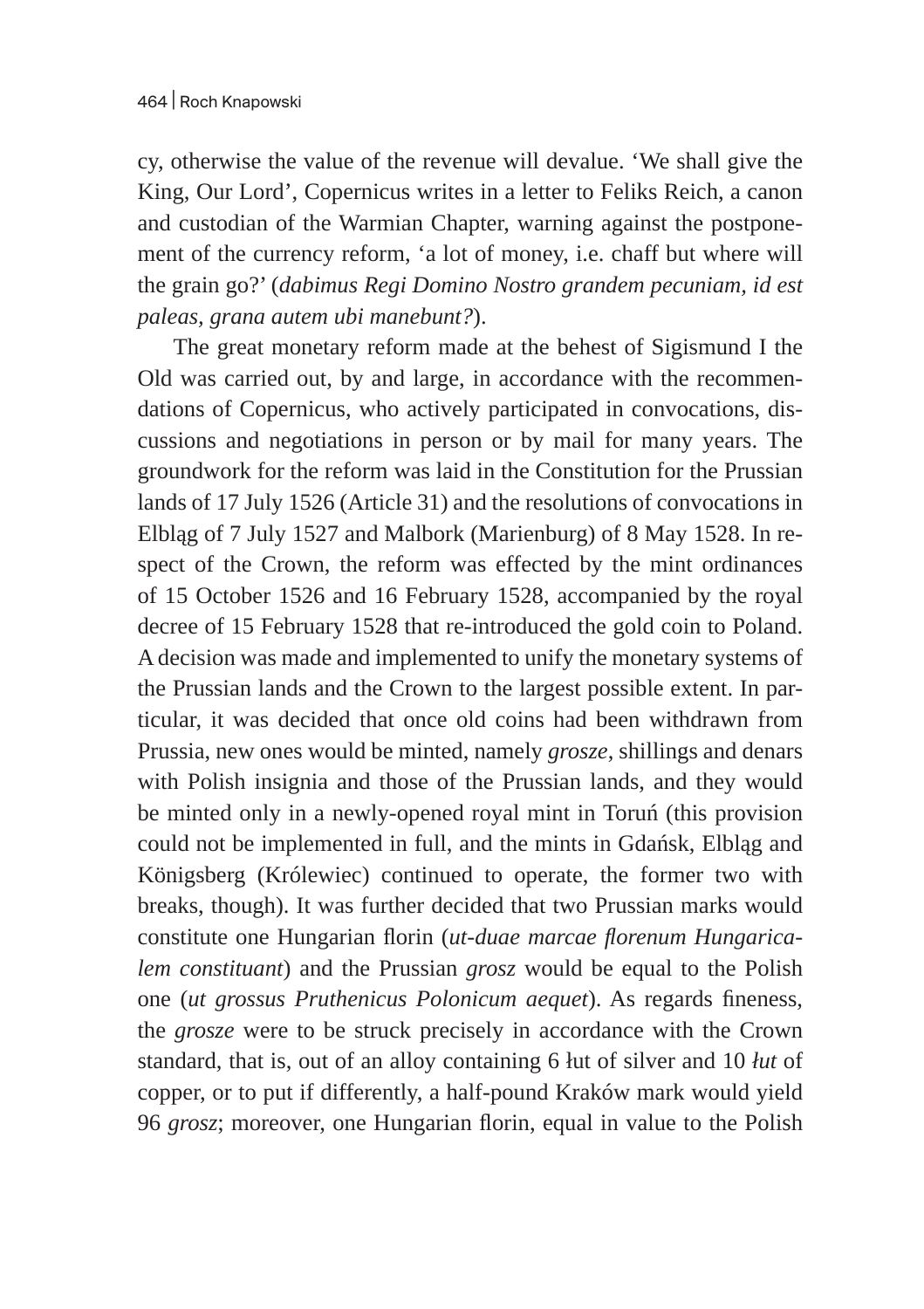one, was to be an equivalent of 30 *grosz* (of 18 denars each). However, instead of the latter original ratio, Copernicus recommended the ratio of at least 40 *grosz* to one florin, since it better corresponded to the reality of that time.12 The monetary system in Poland and in the Prussian lands stayed at this level (about 45 *grosz*), i.e. in a generally good state, for about fifty years . This is yet one more argument for calling those times the Golden Age – as they are commonly known.

The example of Copernicus being capable of applying his mind to various sciences and problems, apparently distant in terms of magnitude and weight, but in fact closely related, was not isolated. Four hundred years later, when the newly founded Republic of Poland witnessed an acute and prolonged currency crisis after the First World War, another kindred mind emerged, one no less inquisitive, and capable of pursuing broader interests.

The origins of the decline of the Polish currency after the First World War can be traced back to the economic and political legacy left to us by the three Partitioning Powers waging war, in particular the most powerful one—the German Empire. Upon the outbreak of war, Germany began to direct an ever-greater share of its available resources towards world-scale political goals. These policies increasingly affected its economy and society, also impacting the Polish state which was taking shape as an independent political entity in the last stage of the Great War. At the end of the occupation, the German mark and the Polish mark were worth more or less half of their face value. Becoming independent, not only formally, in the sphere of currency, but at least maintaining the purchasing power the currency had at the moment of regaining independence, not to speak of the currency returning to its pre-war purchasing power, were expected by the public opinion as an absolutely certain outcome of the new political situation. Things, however, played out differently. As soon as the Treaty of Versailles was signed on 28 June 1919,

<sup>12</sup> V. A 1526 letter to Ludwik Decjusz, head of the Kraków mint, drafted by Copernicus or with his participation.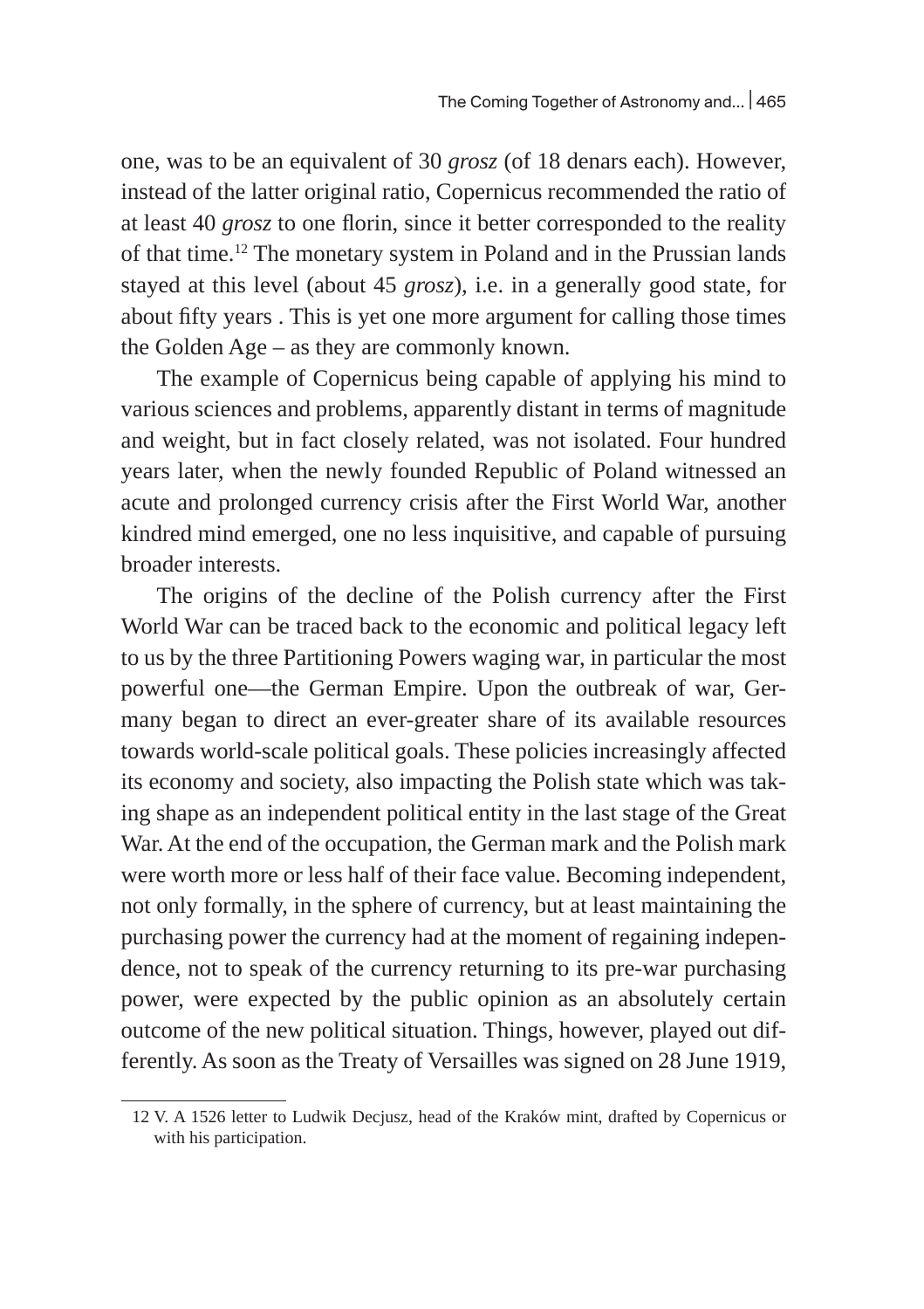giving Poland international foundations for its independent existence, the Polish currency started to lose its value in world opinion. By the end of that year most of its value had been lost. The international community must have been well aware of the greatly insufficient cover for the issued notes and coins by the current state revenues. Meanwhile, general political and economic conditions did not offer any prospects for balancing the economy in the near future. The situation should have improved in the following year; at least this is what was expected. After the great military campaigns against Soviet Russia in which the fortunes of the adversaries swung like a pendulum, taking Polish armies to Kiev and the Soviet army to the outskirts of Warszawa, only for the frontline to settle somewhere in between, an armistice followed. The conclusion of a peace treaty with the neighbour to the east was expected to follow soon after. However, this time round too reality did not live up to expectations.

Leaving aside the protracted peace negotiations in Riga and the uncertain outcome of the Silesian plebiscite, the economic effects of the two wars began to be strongly felt only then, forcing the authorities, lacking any appropriate fiscal apparatus, to incur a growing debt to the issuing institution. The conviction, bordering on certainty, that the situation would continue for a long time, had a dispiriting effect on the rate of currency exchange. Figures for the early years of independence illustrate the state of affairs in the currency sphere at that time. The figures come from the work by Edward Taylor *Inflacja polska*13, giving the most thorough picture of these phenomena and problems in terms of their historical course and the applicable theory.

<sup>13</sup> E. Taylor, *Inflacja polska*, Poznań 1926, p. 22.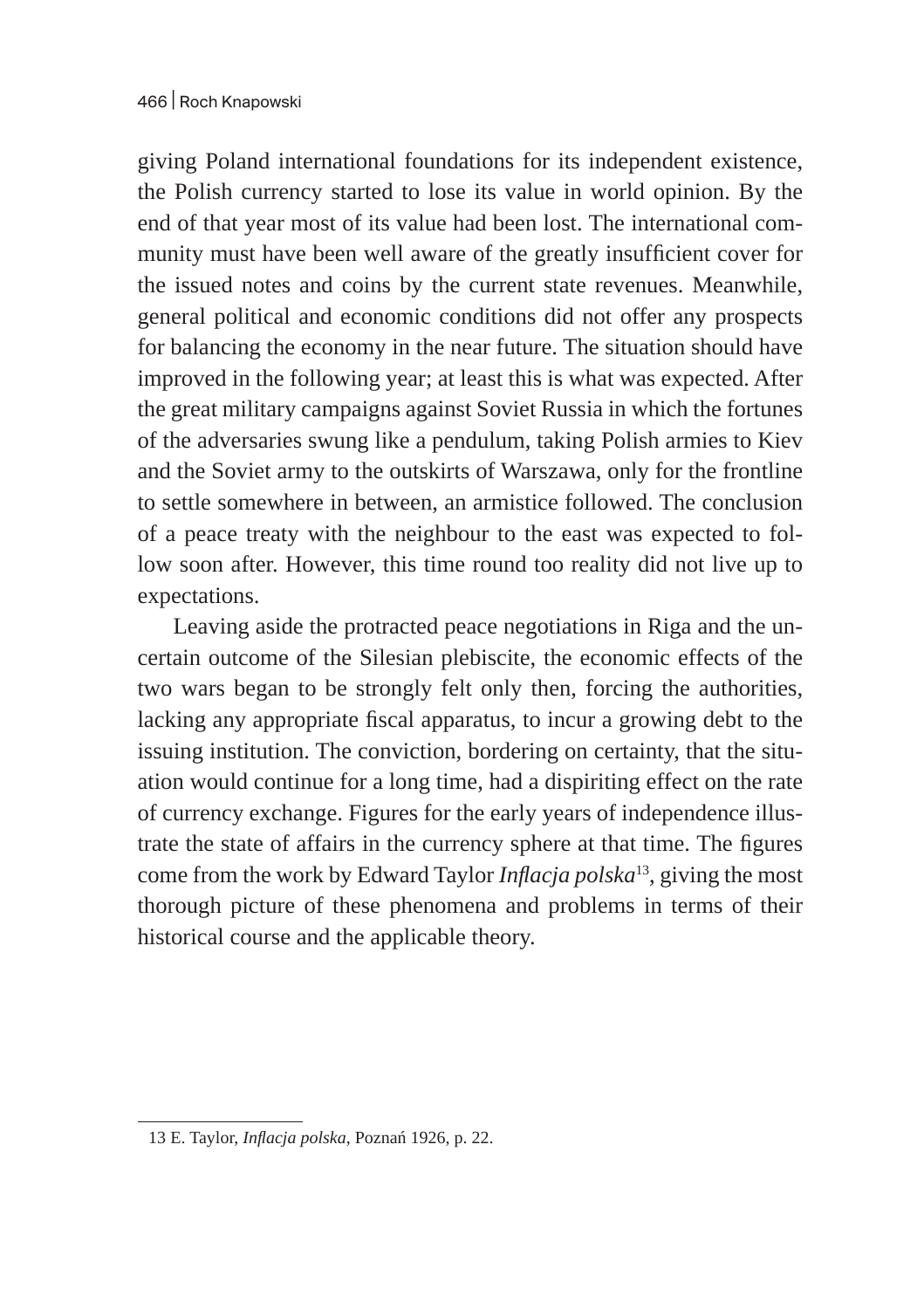| The Coming Together of Astronomy and   467 |  |
|--------------------------------------------|--|
|--------------------------------------------|--|

| <b>Date</b> | <b>Amount of Polish</b><br>marks in circulation<br>(million) | <b>Treasury Debt</b><br>in Polish marks<br>(million) | <b>Dollar rate index</b><br>$(1914 = 1)^{14}$ on last<br>week of each month |  |  |  |  |
|-------------|--------------------------------------------------------------|------------------------------------------------------|-----------------------------------------------------------------------------|--|--|--|--|
| 1918        |                                                              |                                                      |                                                                             |  |  |  |  |
| 11.11       | 880.2                                                        |                                                      | 1.90                                                                        |  |  |  |  |
| 31.12       | 1,023.8                                                      | 117.8                                                | 2.14                                                                        |  |  |  |  |
| 1919        |                                                              |                                                      |                                                                             |  |  |  |  |
| 28.2        | 1,160.0                                                      | 315                                                  | 2.53                                                                        |  |  |  |  |
| 30.4        | 1,346.0                                                      | 575                                                  | 3.62                                                                        |  |  |  |  |
| 30.6        | 1,784.6                                                      | 1,125                                                | 3.97                                                                        |  |  |  |  |
| 31.8        | 2,466.6                                                      | 2,525                                                | 7.53                                                                        |  |  |  |  |
| 31.10       | 3,723.6                                                      | 4,375                                                | 11.41                                                                       |  |  |  |  |
| 31.12       | 5,316.3                                                      | 6,825                                                | 26.36                                                                       |  |  |  |  |
| 1920        |                                                              |                                                      |                                                                             |  |  |  |  |
| 29.2        | 8,303.3                                                      | 10,775                                               | 37.44                                                                       |  |  |  |  |
| 30.4        | 16,027.9                                                     | 19,375                                               | 45.90                                                                       |  |  |  |  |
| 30.6        | 21,730.1                                                     | 27,625                                               | 33.43                                                                       |  |  |  |  |
| 31.8        | 31,058.8                                                     | 39,625                                               | 50.98                                                                       |  |  |  |  |
| 31.10       | 38,456.8                                                     | 46,925                                               | 69.77                                                                       |  |  |  |  |
| 31.12       | 49,361.5                                                     | 59,625                                               | 137.99                                                                      |  |  |  |  |
| 1921        |                                                              |                                                      |                                                                             |  |  |  |  |
| 28.2        | 62,560.4                                                     | 77,125                                               | 200.04                                                                      |  |  |  |  |

Under these conditions, accompanied of course by the soaring prices of all kinds of goods, Prof. Tadeusz Banachiewicz, Director of Kraków Astronomical Observatory, published in the two high-circulation dailies of the day, namely the *Głos Narodu* and *Kurier Warszawski*, his programme for improving the monetary situation dated 5 March 1921. The programme is brief and succinct, and sets out in a few sentences a number of ideas which must have sounded very fascinating at that

<sup>14</sup> Parity: 1 U.S. dollar = 4.21 German marks.

<sup>15</sup> The value of Partitioning-Power currencies in circulation at the same time was on 11.11.1918: 7,119.8, on 30.09.1919: 10,760.3 (maximum) and on 30.04.1920: 1,372.1 million Polish marks.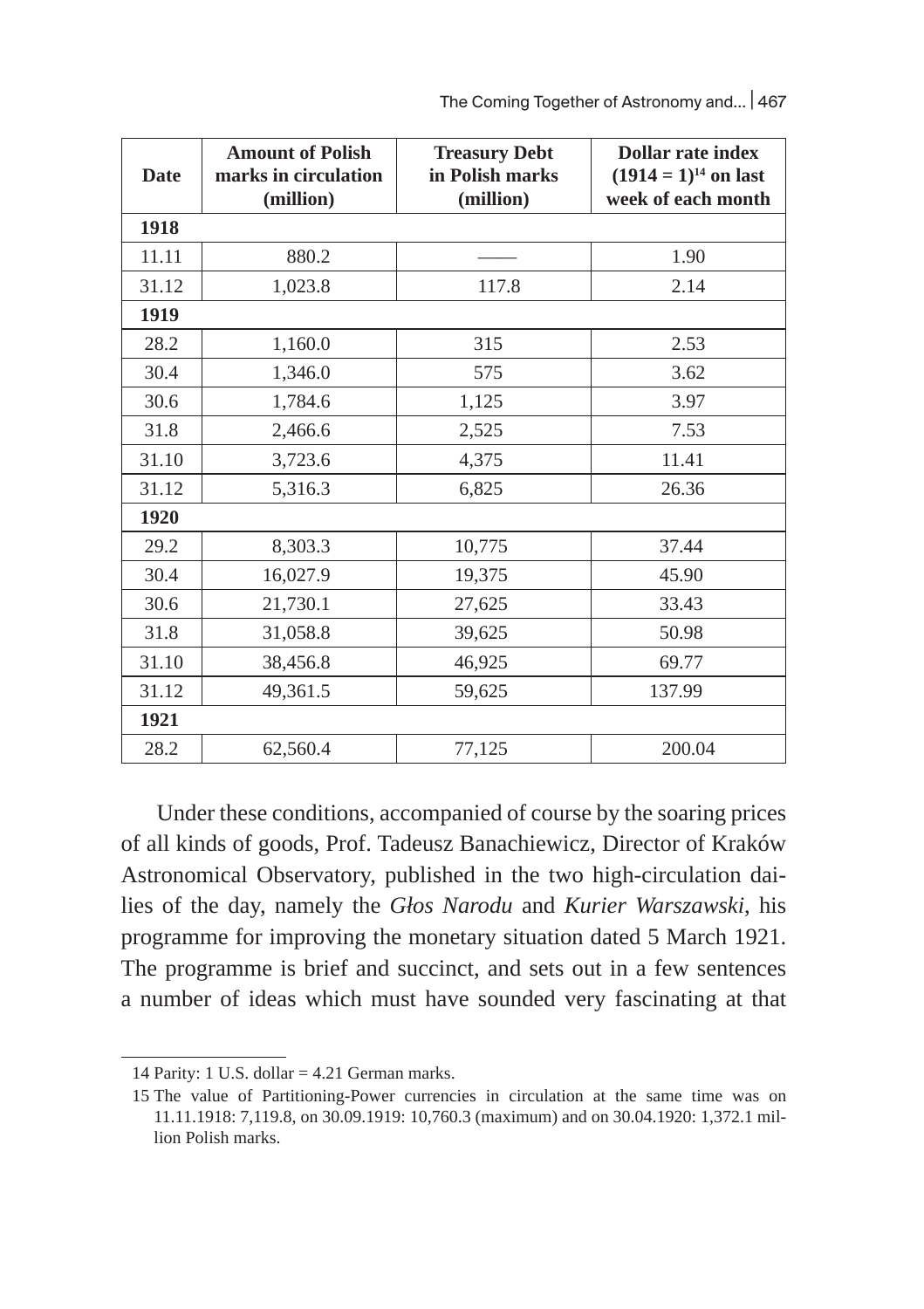time. First, it makes strongly worded, correct and incontrovertible general comments followed by proposals organized into four points.

Until state expenses are in equilibrium with revenues, it is not possible to maintain a constant value of banknotes. Meanwhile, a stable currency is one of the fundamental conditions of prosperity of the country, because the unsteadiness of the value of money undermines any credit, prevents rational calculation in industry and commerce and, finally, is a major cause of social unrest. It has already become a platitude that to cure a currency, serious reforms in the country's economy are necessary (raising taxes, increasing production, etc.); however, serious reforms need time, while a constant measure of value is needed now.

We see the following way out of the present predicament:

- 1. The State allows businesses to conclude contracts in 'Polish zlotys' but payable (for the time being) in Polish marks. Actually, Polish zlotys are issued onto the market.
- 2. The State determines on a regular basis how many marks equal one Polish zloty; this is done by collecting statistics from various locations in Poland for market prices (in marks) of food, cereals, clothing, footwear, coal, iron and gold so that average prices in Polish zloty be constant.
- 3. The entire budget of the State, taxes and other fiscal fees, railway tariffs, etc. are calculated in Polish zlotys.
- 4. Subscriptions to a state loan in Polish zlotys are solicited, postal saving unions also accept deposits in Polish zlotys to be paid in and out in Polish marks according to a rate of exchange.

Supplementing the above proposals, to counteract a potentially sharp a fall in prices, Banachiewicz recommended that a farmland tax, railway and postal tariffs and public official salaries be raised from an inordinately low level. The improvement of currency could by no means substitute other reforms aimed at amending the financial situation. The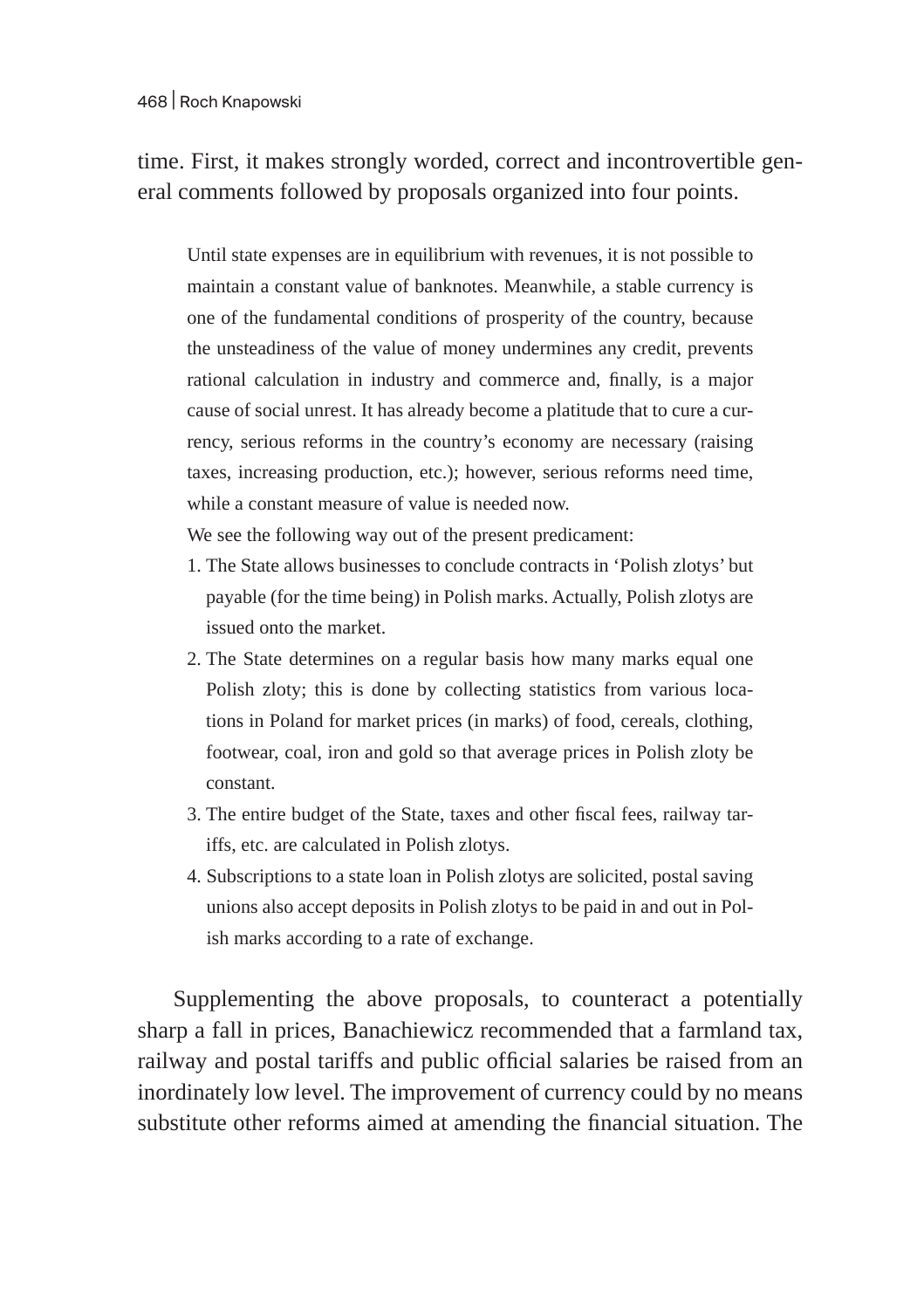sole purpose of the endeavour would be to remove the worst symptoms of the financial ailment. This in turn would facilitate a change to normal economic relations.

Without going into a detailed assessment of the above proposals, this author wishes to observe that it was here that the idea of conducting economic settlements in a currency unit that does not actually exist surfaced for the first time in Polish or possibly even German articles on business matters. In Poland, in 1921, Feliks Młynarski<sup>16</sup> recommended that the wholesale price index be used as a benchmark for assessing and paying taxes and fees. Later on, the supporters of this kind of currency dualism grew in number, in spite of understandable fundamental objections among both academics and public officials. In Germany, where inflation had not advanced so far until then as it had in Poland (on 1 March 1921, one U.S. dollar was worth 61 German marks), Eugen Schmalenbach, professor at Cologne University, had been demanding since 1921 that balancing be done in gold marks. Two years later, the movement in support of calculating receivables in gold grew so strong that even a number of ministries petitioned the *Reichsbank* to adopt this solution.<sup>17</sup> For the time being, however, the idea put forward by Banachiewicz did not meet with much response from the establishment in Poland, because of the prevailing illusion that the unbridled rise of inflation could be stopped without much sacrifice in taxation.

The otherwise important political events that occurred in March 1921, such as the adoption of the Constitution, the conclusion of the Peace of Riga, and the holding of a plebiscite in Silesia, did not affect the state of the currency in any significant manner. Yet, in the middle of that year, the dependence of the Polish mark on the German mark was strongly underscored when the Government of the Reich set out to make the first reparation payments and began purchasing high-priced currencies wherever it could. At the end of September, the Polish mark,

<sup>16</sup> F. Młynarski, *Reforma ustroju pieniężnego*, Warszawa 1921, p. 98.

<sup>17</sup> H. Schacht, *Die Stabilisierung der Mark*, Berlin–Leipzig 1927, pp. 49–50.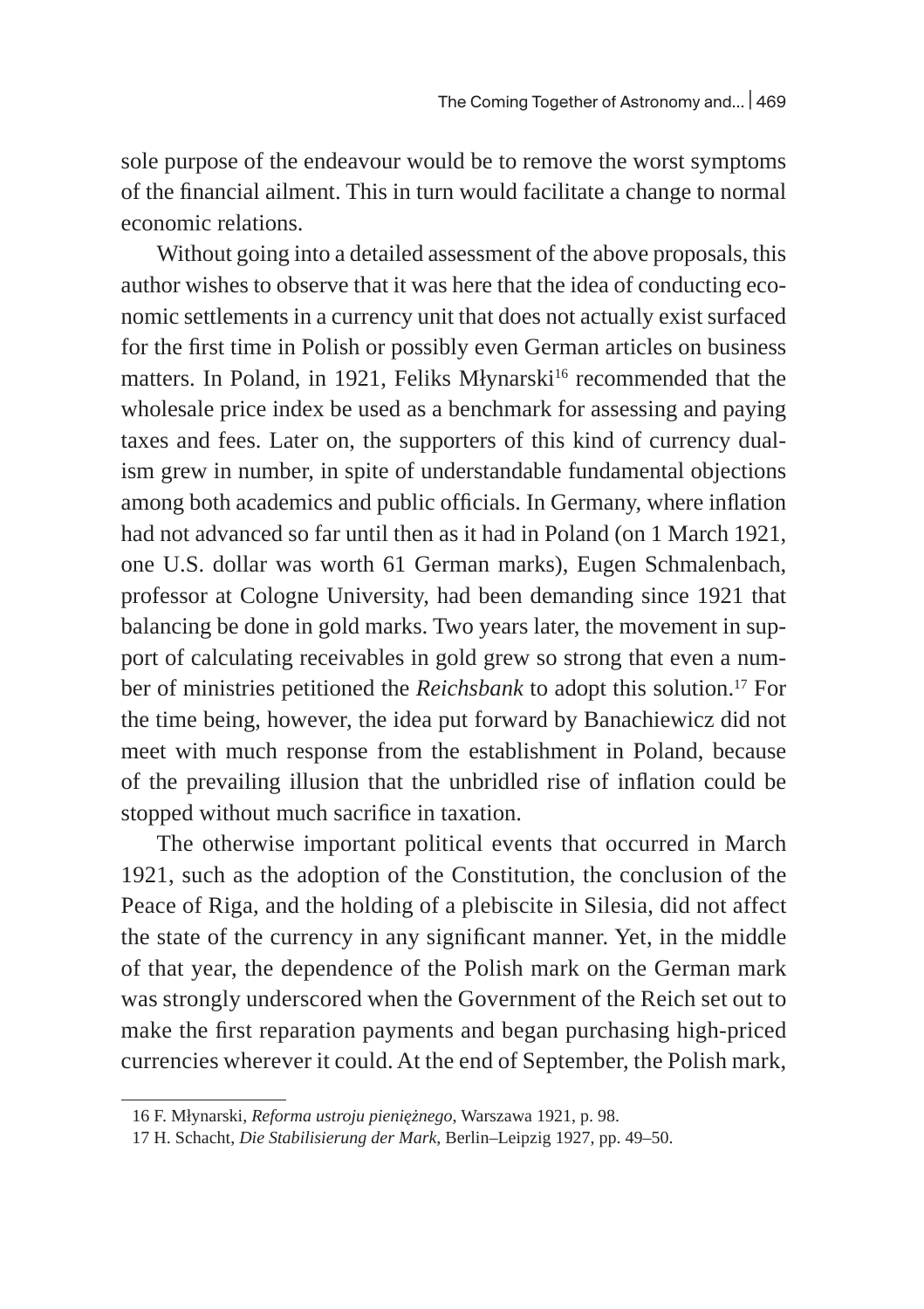however, sharply rebounded in Poland, owing to a one-off levy announced by the energetic minister of the treasury, Michalski, and soon collected. In June 1922, when the revenue from the levy ceased and a protracted dispute between the Chief of State and the Sejm began, inflation gained fresh impetus, which could hardly be stopped by a gold loan issued by the minster of the treasury, Jastrzębski. The dramatic events that took place at the end of the year did not help the situation either. A table showing the most important figures, again taken from the work by Edward Taylor<sup>18</sup>, gives an idea of how the situation unfolded until early 1923.

| <b>Date</b> | <b>Amount of Polish</b><br>marks in circulation<br>(million) | <b>Treasury Debt</b><br>in Polish marks<br>(million) | <b>Dollar rate index</b><br>$(1914 = 1)$ on last<br>week of each month |
|-------------|--------------------------------------------------------------|------------------------------------------------------|------------------------------------------------------------------------|
| 1921        |                                                              |                                                      |                                                                        |
| 30.4        | 86,755.3                                                     | 106,625                                              | 195.91                                                                 |
| 30.6        | 102,697.3                                                    | 130,625                                              | 494.28                                                                 |
| 31.8        | 133,734.2                                                    | 158,000                                              | 666.98                                                                 |
| 30.9        | 152,792.1                                                    | 178,000                                              | 1,500.71                                                               |
| 31.10       | 182,777.3                                                    | 198,500                                              | 926.75                                                                 |
| 31.12       | 229,537.6                                                    | 221,000                                              | 702,71                                                                 |
| 1922        |                                                              |                                                      |                                                                        |
| 28.2        | 247,209.5                                                    | 230,600                                              | 945.21                                                                 |
| 30.4        | 260,553.8                                                    | 220,000                                              | 933.85                                                                 |
| 30.6        | 300,101.1                                                    | 235,000                                              | 1,082.12                                                               |
| 31.8        | 385,787.5                                                    | 285,000                                              | 2,103.98                                                               |
| 31.10       | 579,927.7                                                    | 453,500                                              | 3,200.32                                                               |
| 31.12       | 793,437.5                                                    | 675,600                                              | 4,242.10                                                               |
| 1923        |                                                              |                                                      |                                                                        |
| 31.1        | 909,160                                                      | 799,500                                              | 7,804                                                                  |

Almost two years after the first publication, on 11 February 1923, Banachiewicz repeated his proposals, this time in the *Astronomical Year-*

<sup>18</sup> E. Taylor, *Inflacja polska*, Poznań 1926, p. 23.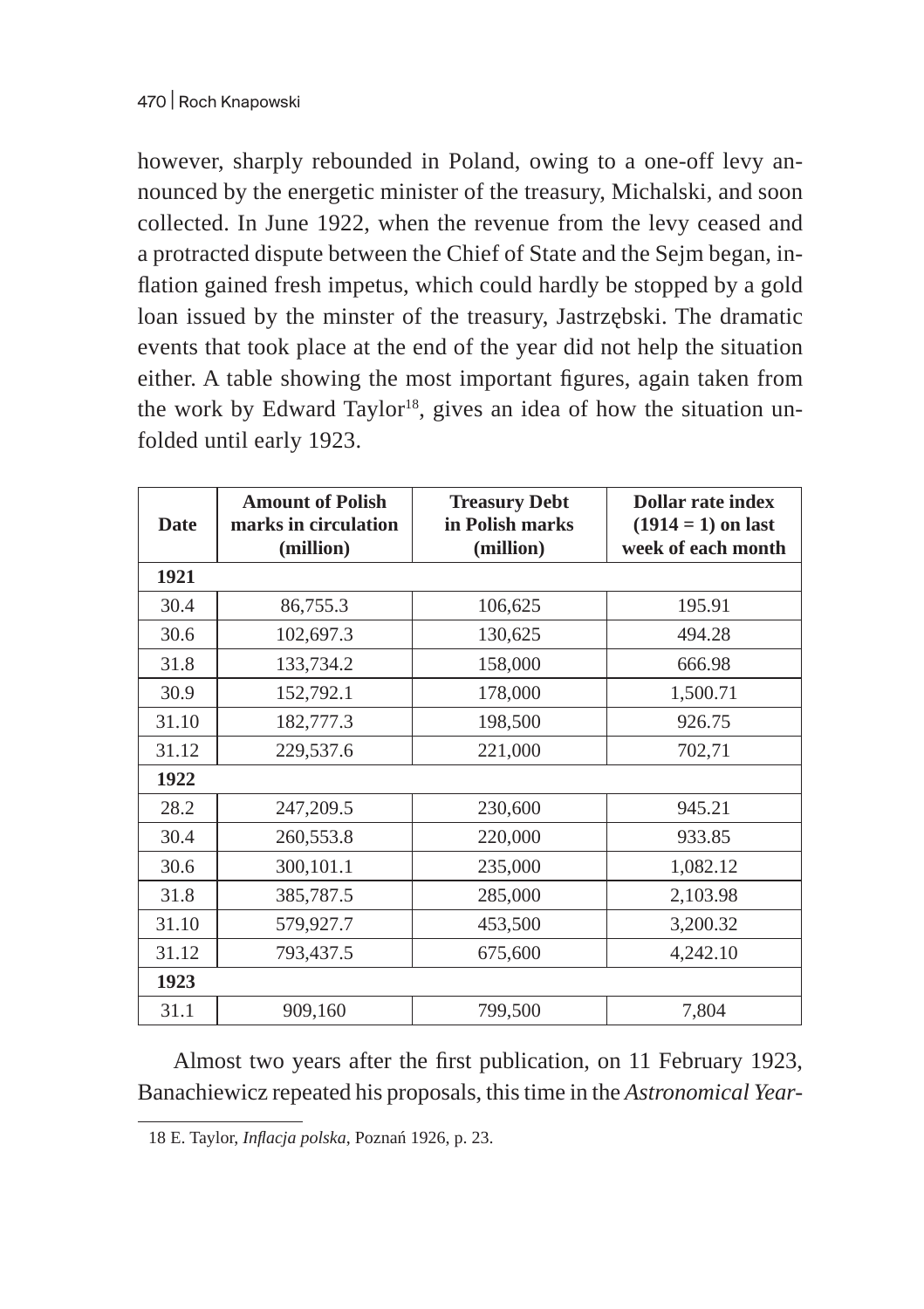*book of the Kraków Observatory for 1923* and added a few comments. Having observed that the theoretic Polish zloty had been legally introduced (submitted to the Sejm by the minister of the treasury, Władysław Grabski, the programme of financial reform was based on the computational index zloty), he stressed that the implementation of the 'programme' had been only fragmentary so far, and as such could not bring forth expected results and emphasised that the programme could hardly be considered a remedy for the ailment of the treasury. Its purpose was to "alleviate the most unpleasant conditions resulting from the ailment: the impossibility of saving, the difficulty of cost calculating, high prices of many products and foreign currencies, etc."

With regard to current developments, Banachiewicz was very critical about the 8-percent gold loan because it unnecessarily pegged gold to Polish marks, which was a very appropriate thing to say and corresponded with the prevailing opinion at that time. He attached greater—in a way decisive—importance to deposits in zlotys in saving associations, though he believed gold to be an imperfect measure of value at that time. The reason behind this opinion was the fact that the price (purchasing power) of gold, like that of foreign currencies, was exorbitant in relation to the Polish mark, for quite understandable reasons in the time of inflation. Finally, Banachiewicz censured the government for giving industrialists a loan of several dozen billion marks out of the state levy that had been collected with a great effort. The charge was fully justified; in the situation that prevailed, the loan was tantamount to a donation.

In order to assess Banachiewicz's proposals fairly, it is necessary to account for the feeling that ran through society at that time. The falling value of the currency, a situation that had already lasted for years, and the extremely high prices of all goods had worn the people's patience thin. The Polish mark was becoming ignored and was no longer relied on. Hence, any other legal tender, no matter what legal or theoretic objections it raised, was accepted and used to an increasingly broader extent. Out of the four points of Banachiewicz's proposal, the third was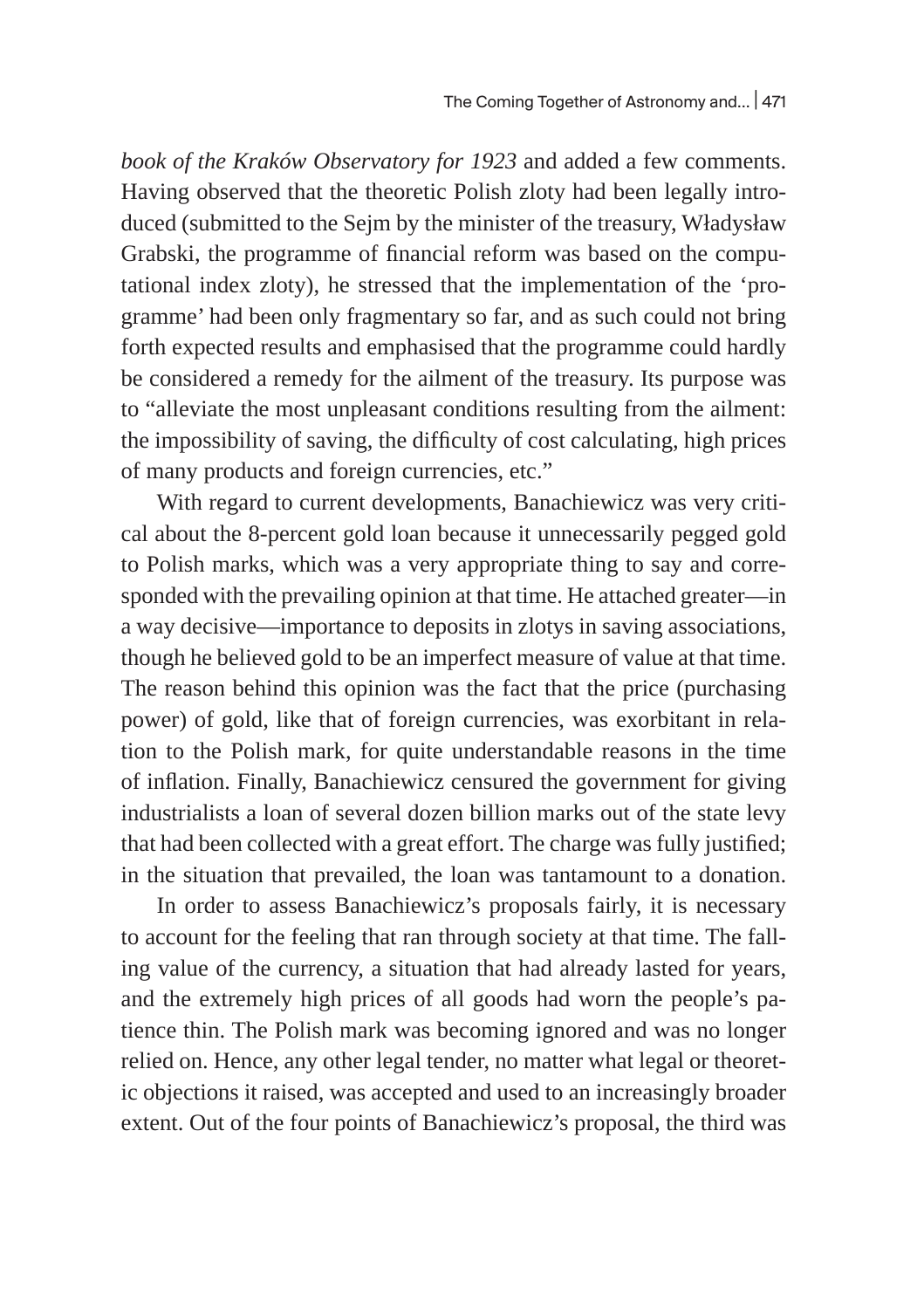no doubt the furthest-reaching and the most radical in its application. It provided for the calculation of the whole state budget, taxes, fees, tariffs, etc. in Polish zlotys or changing the entire public economy to a new measure of value, which actually did not exist as money. The second point was rather of a technical nature, while the other two, important in legal and general economic terms, were as a matter of fact optional.

In public administration, the computational zloty was used in its many varieties (budget zloty, bond zloty, and finally, a zloty for credit indexation and a general indexation of public revenues). In turned out that although it did provide better information on the payment capacity of society than budgets expressed in marks that rapidly became obsolete, and guaranteed that revenues would be raised as planned, it could not protect fiscal money against devaluation before it was expended, when it was still in the state coffers. Therefore, when the Polish mark began its disastrous downward slide in the second half of 1923, to which the disappointment felt by society in the wake of a long and inopportune trip abroad by the minster of the treasury, Kucharski, had greatly contributed, the run to get rid of the legal tender at any price could not be restrained. It was not capable any longer of fulfilling its principal functions as a measure and representation of value, not to mention its function as a means of capitalisation. The use of the theoretic zloty brought about a favourable effect to some extent in 1923, in the final stage of inflation, by forcing policymakers to embark as soon as possible on a comprehensive fiscal and currency reform and make all calculations refer to a stable measure of value, and not a theoretical one this time round.

Analogous events in Germany provided additional guidance on how to proceed. There, too, since passive resistance was resorted to in the Ruhr Valley in the second half of 1923, inflation had reached the stage of currency disaster. At this stage, with the already widespread use of stable measures of value, sometimes very strange but also interesting from a theoretical point of view<sup>19</sup>, the German mark was repudiated, making

<sup>19</sup> H. Schacht, op. cit., p. 54 ff.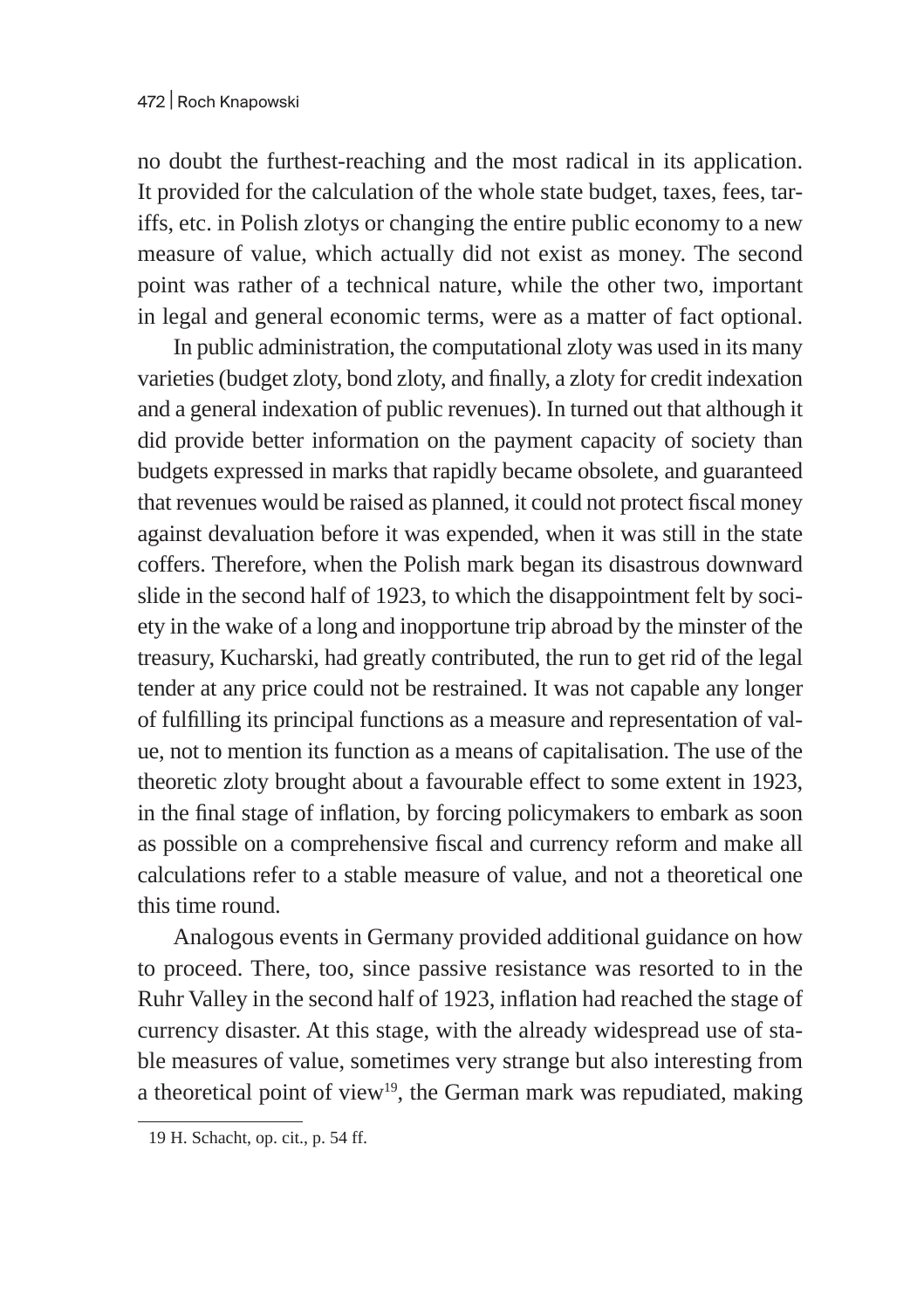the stabilization of the currency and financial reform a matter of urgency. When on November 15th, thanks to credit in the newly-founded *Rentenbank* and the huge but final credits in the *Reichsbank*, the Reich's Treasury ceased to incur debt to the latter institution and when on November 20th, the exchange rate of the U.S. dollar reached 4,210,500,000,000 or 4.2 billion German marks and was stabilised at this level by the currency commissioner, Hjalmar Schacht, the German parliament granted far-reaching powers to the Reich's government to improve finances and stabilise the currency on December 8th. Interestingly enough, the President of the *Reichsbank*, von Havenstein, who denied that there had been any inflation to the very last moment, by claiming that the *Reichsbank* had never issued more money than 'was demanded', died of a heart failure on that very day.

In Poland, the German example convinced the previously reluctant Sejm, to give the cabinet of Władysław Grabski equally broad but precisely specified powers by the memorable Treasury Improvement and Currency Reform Act of 11 January 1924.<sup>20</sup> The Polish mark stabilised in the first half of January 1924 at a level of 9.5 (later 9.3) million marks to the dollar, while the State Treasury ceased to incur debt to the issuing institution only on February 1st. The budget was really balanced even later on, that is, only in March 1924. It follows that the currency was stabilised only thanks to the conviction that the budget could and would be stabilised. $21$ 

It would be fitting to devote a few words to the comparison of the theoretic assumptions adopted for the improvement of a currency by

<sup>20</sup> W. Grabski, *Dwa lata pracy u podstaw państwowości naszej*, Warszawa 1927, p. 26 ff.

<sup>21</sup> On 31 December 1923 there were 125 billion Polish marks in circulation, while on 31 March 1924, 596 billion; the State Treasury was indebted on these two days for 111.3 and 291.7 billion Polish marks, respectively. The dollar stood at 1.5 and 2.2 billion Polish marks, respectively. The exchange for zlotys took place after the founding of *Bank Polski*, as is well-known, at a rate of 1,800,000 Polish marks for 1 zloty. Interestingly, American 'greenbacks' dropped to 1/3 of its value in 1862–1864, French pay vouchers and territorial mandates in 1790– 1796/97 to 1/100 or 1/4000, respectively, Roman antoninianuses in 215–270 A.D. dropped to 1/100 of their value, while drachmas in Roman Egypt up to 380 A.D., after over four centuries of constant devaluation, fell to 1/10,000,000 of their original value.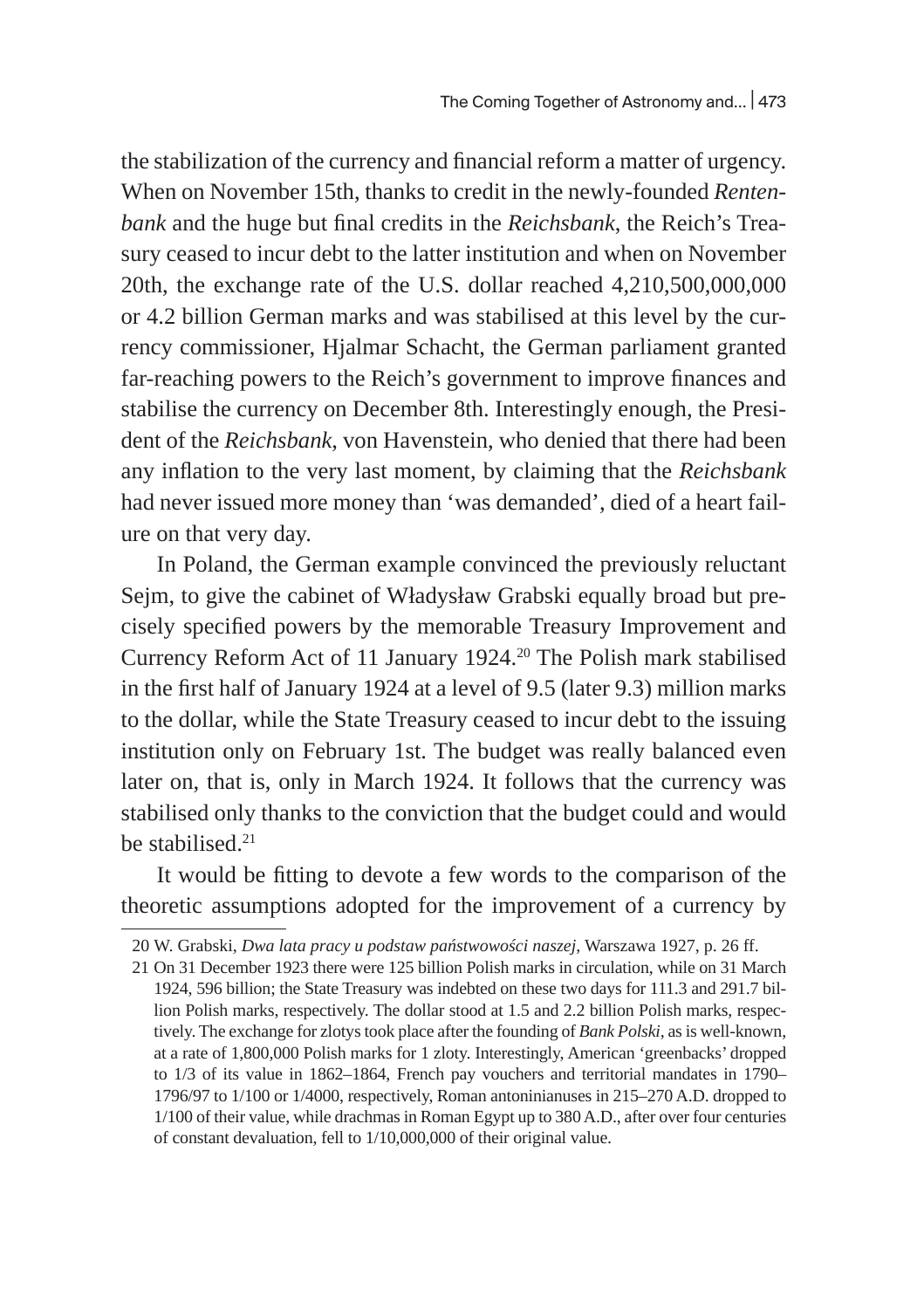Nicolaus Copernicus and Tadeusz Banachiewicz. Of course, their proposals must be judged in terms of their times, environments and circumstances. However, there are some general aspects that recommend themselves for a joint judgement and enable a comparison. Copernicus's proposal is based on the bad money rule he discovered. In hyperinflation, it might seem that the rule is reversed, that good money drives out bad. As Jan Dmochowski has already rightly observed, this view bears only 'superficial appearances of rightness'. Strong currencies were not in permanent and regular circulation but were assiduously picked out and treasured. However, another objection comes to mind: whereas Copernicus is adamant that bad money must be completely withdrawn from circulation if new good coinage is introduced, Banachiewicz clearly tolerates the currency being in circulation whose rate falls, in spite of the fact that a new one of a stable value has been introduced. However, in this case, too, the antinomy is only apparent. Banachiewicz does not suggest that a new currency should be put into circulation but only that value should be given in a purely theoretic currency, while payment functions are still to be left to the currency in circulation. The potential of this ideal currency, its attractiveness, is so strong in the transition period that it brings about the disappearance of the materially existing but bad money and forces the authorities to conduct a comprehensive reform. It involves, in agreement with the ideas of Copernicus, the withdrawal of a devaluated currency and replacing it with a new one of full value. There are also differences in the size, form and duration of respective inflations. These differences derive also from a different degree of credit development and credit technique. In more recent times, the expunction of indebtedness was thus an important driving force behind and a result of the devaluation of a currency.

More examples of astronomy and economics coming together could be given. To name but a few: Sir Isaac Newton who for many years headed the Royal Mint in London and while holding this office, collected valuable experience on fluctuations in the value of precious met-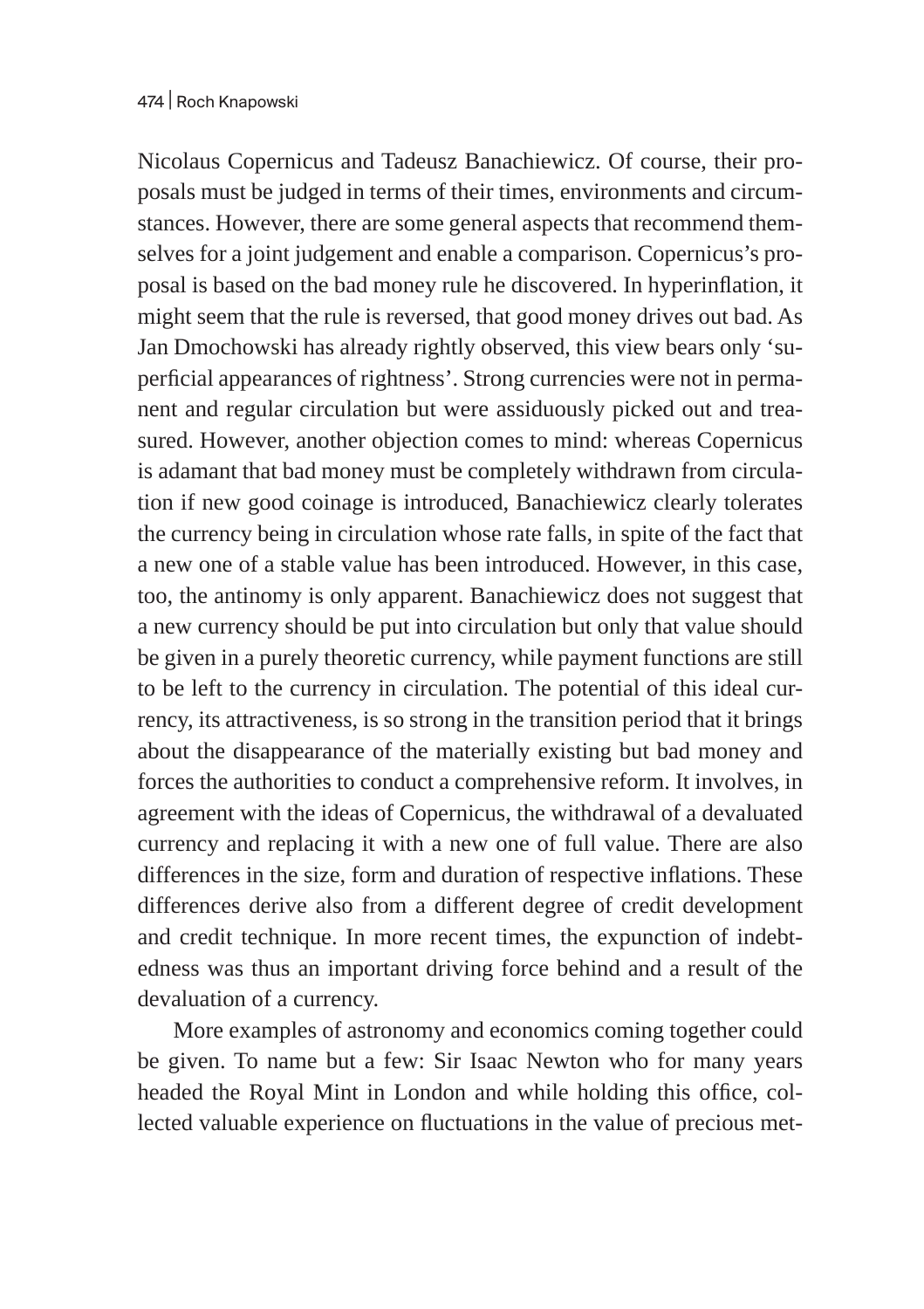als; Geminiano Montanari, professor of mathematics and astronomy at Bologna and Padua Universities, the author of the 1683 work *La zecca in consulta di Stato*; <sup>22</sup> and Alfonso X, King of Castile and Leon, and Germany, who was famous for his Alfonsine Tables (as a student Copernicus always kept them handy), but he was also able to collect taxes with great energy and skill, and derived income from minting money. Finally, he lost all three of his crowns and fled to the Moors. Last but not least, Julius Caesar, who knew the practical side of all fiscal matters very well, introduced gold currency to Rome, wrote a treatise on stars characterised by great accuracy, and he is still remembered by all as the reformer of the calendar.

Are there any deeper subject-matter associations between astronomy and economics? Who can tell with any certainty today? Of course, the alternations of night and day and the changes of seasons are astronomical phenomena, and as such they affect the course of human work and the productivity of earth, and thus the entire economy. But this is not the point. Rather, it would be interesting to know if also other changes and fluctuations spread over a long time, which are so important and characteristic of the general course of economic life, have any connection with the phenomena observed in astronomy. We know of the view held by W. Stanley Jevons, generally rejected by economics, about a causal relationship between the frequency of sunspots and economic crises. In more recent times, Henry Moore attracted attention with his claim that the planet Venus, at 8-year intervals, through terrestrial magnetism, affected the weather and crops. The claim was not definitely opposed by Ernst Wagemann, president of the German *Institut für Wirtschaftsforschung*. <sup>23</sup> Generally speaking, in the most recent times, many economists, notably American and Swiss, study the Moon and the Sun intensively to draw conclusions about the presumed effects on the economy of the various periodic phenomena and the impact of these heavenly bodies

<sup>22</sup> G. Montanari, *La zecca in consulta di Stato*, Milan 1683.

<sup>23</sup> E. Wagemann, *Wirtschaftspolitische Strategie*, Hamburg 1937, pp. 46–47.